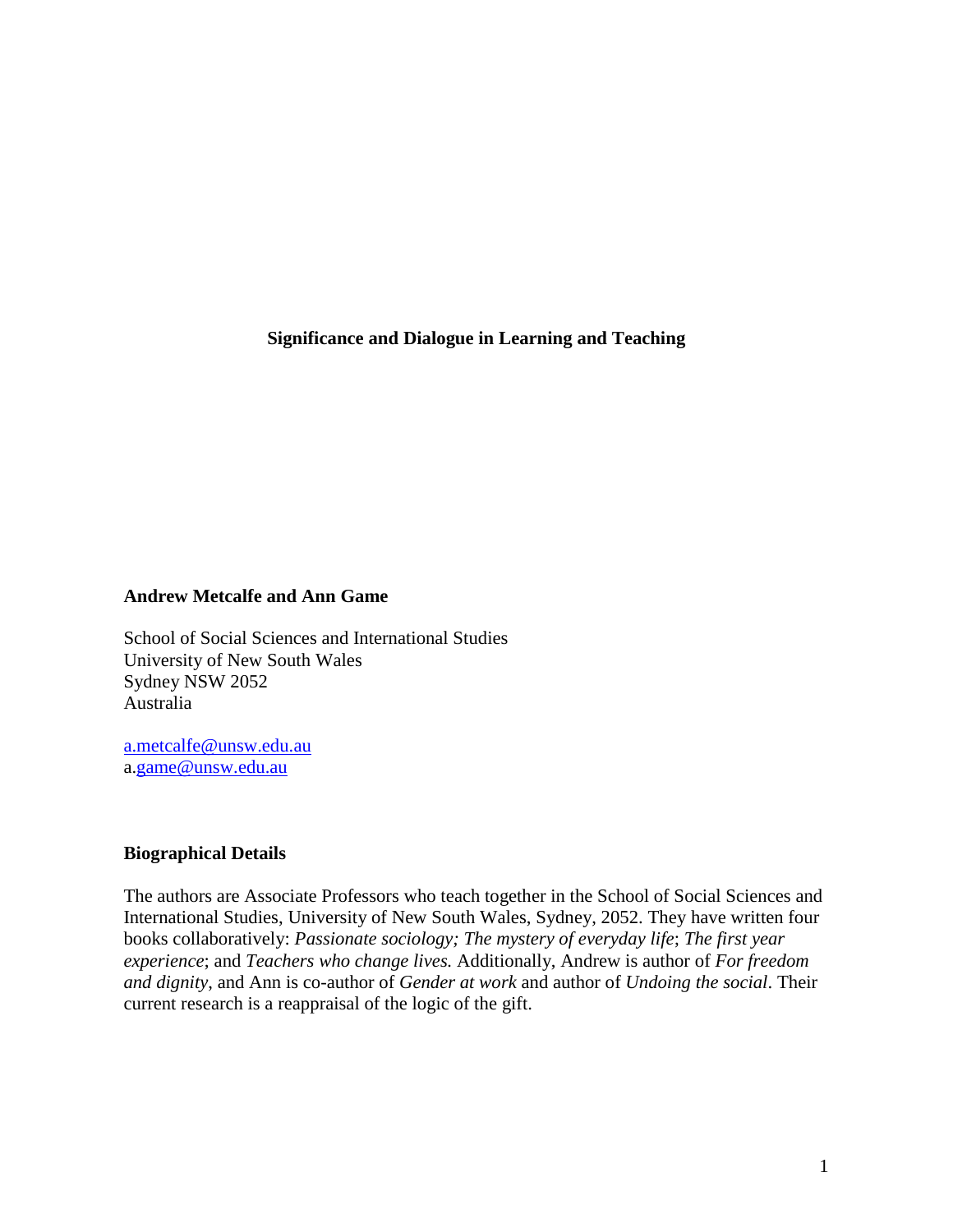# **Abstract**

Although dialogue is a common word in educational theory, its full significance is diluted if it is seen as a matter of exchange or negotiation of prior positions and identities. As a meeting, dialogue suspends the senses of time, space and ontology on which identities are based. It is therefore not simply metaphorical to say that dialogue changes lives and opens minds. Using empirical material from interviews with Australian students and teachers, this article will draw out the relational qualities of genuine dialogue, and the significance they have for how we understand everyday classroom life.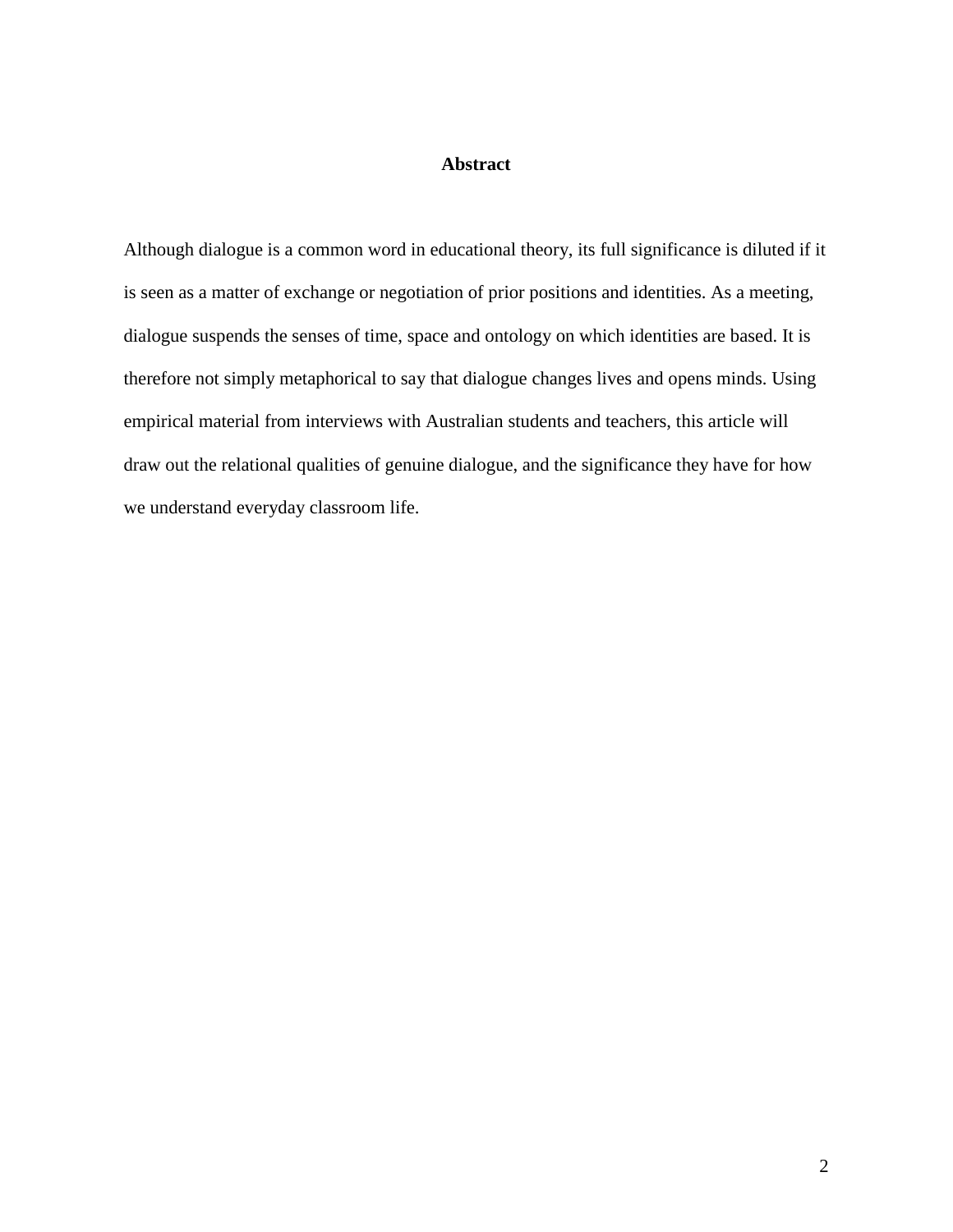### **Significance and Dialogue in Learning and Teaching**

# **Dialogue as juxtaposition**

Although dialogue is a word frequently used in relation to educational issues, it slides inconsistently over a range of different classroom situations.<sup>1</sup> This point emerges clearly from Burbules and Bruce's extensive review of the literature,<sup>2</sup> leading them to insist that we need to think carefully before using the concept. It is in this spirit we want to draw attention to a conceptual blind spot in Burbules and Bruce"s account.

In classifying types of dialogue, Burbules and Bruce base all their alternatives on an unspoken assumption that dialogue involves the actions, resistances and negotiations of subjects, who are continually having their subjectivities reconstructed through this struggle. The classroom, accordingly, is a social contest between parties identified by individual or collective attributes (ethnicity, class, race, sexuality …). It could only be genuinely dialogic if all the subjects involved were able to exchange contributions freely and on their own changing terms. Because of their sensitivity to the ubiquity of power, however, Burbules and Bruce are generally skeptical of claims that these situations arise. They warn against the simple "idealism" and "prescriptivism" of many advocates of dialogic pedagogy, who, they say, too readily assume that if you have multiple speakers you have dialogue.

While Burbules and Bruce seek to avoid naïve claims about democracy through dialogue, they remain interested in dialogue"s political possibilities. In particular, they are attracted to Gutierrez, Rymes and Larson's poststructuralist account of the classroom's "third space."<sup>3</sup>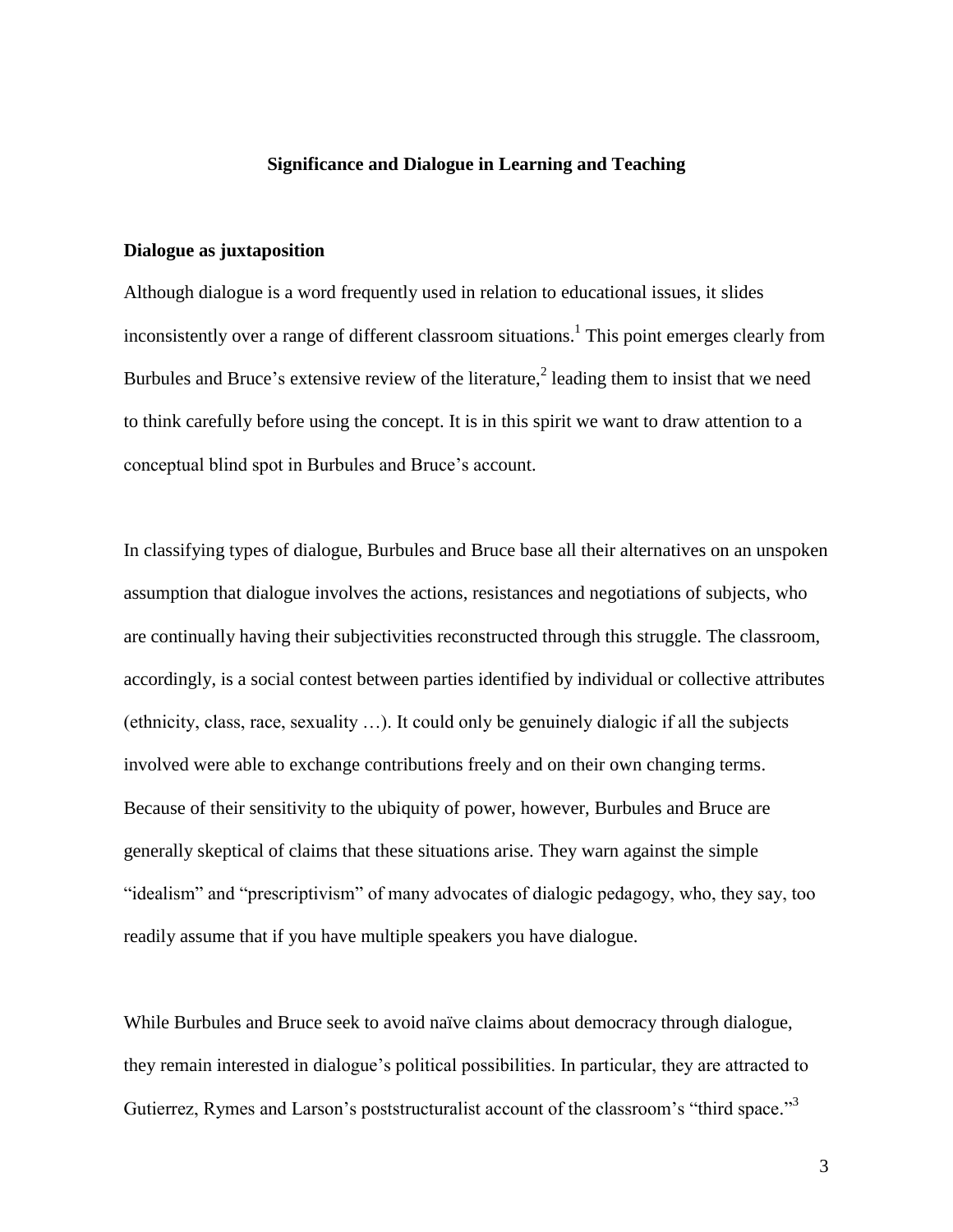The third space is "a place where the two scripts [of the teacher and the students] intersect, creating the potential for authentic interaction". This is spelled out by Gutierrez, Rymes and Larson in the following passage, which usefully characterises the model of struggling subjectivities upon which Burbules and Bruce also rely:

A responsive-collaborative script is dialogic not because it is dyadic, but because it is continually structured by tension, by the conflict necessary between the conversants, and between self and other as one voice "refracts" another. It is precisely this tension – this relationship between script and counterscript or this juxtaposition of relative perspectives involving struggle among competing voices – that creates and maintains the third space.

Poststructuralist accounts like this rely on Hegelian assumptions about the desire for identity and negation of otherness, that is, about the struggle for mastery between self and other.<sup>4</sup> Social life is seen as the outcome of subjects struggling to know the world objectively while avoiding objectification by others. The political possibility of the third space is that it provides a level playing field for this struggle. This is what "intersubjectivity" means within this framework.

The assumption of struggling subjects is so deep in this tradition that an alternative is unthinkable. This is why Burbules and Bruce misunderstand Martin Buber"s account of dialogue,<sup>5</sup> which will be discussed at greater length later in this article. They say that Buber is prescriptive about dialogue as an approach to pedagogy, but, in fact, Buber argues that dialogue is a condition that no *one*, no *subject*, can produce. Dialogue happens, Buber thinks, but not through the desires or actions of subjects. While Burbules and Bruce are right to say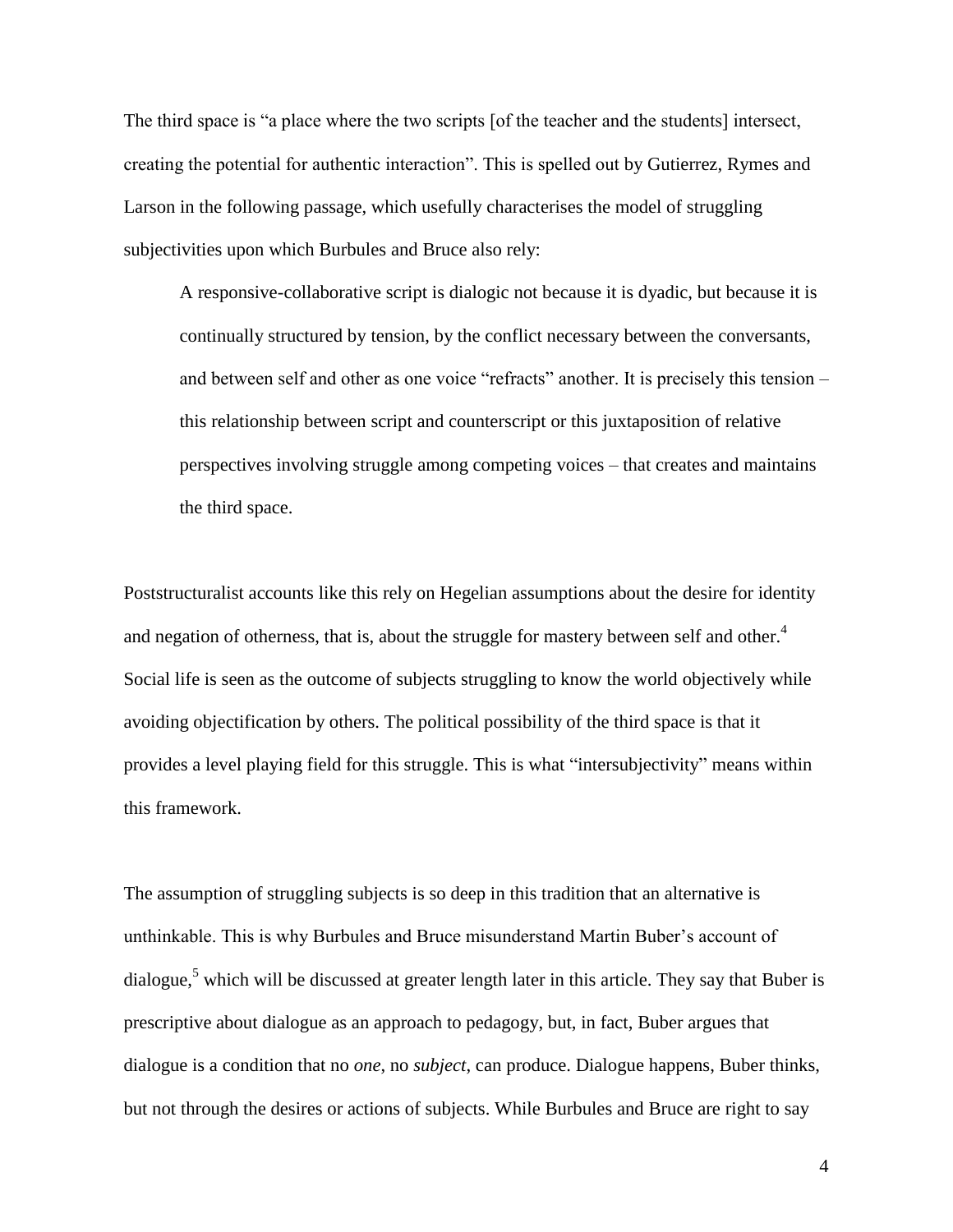that Buber emphasizes the mutual respect of dialogue, this is not the egalitarianism they presume, for whereas egalitarianism is based on the sameness of a level playing field, Buber"s respect rests on the difference of uniqueness. Buber doesn"t make sense when reduced to the language of subjects and objects, self and other.

Small but very revealing, another example of the blind spot in the work of Burbules and Bruce is found in the etymology they ascribe to dialogue. Monologue is one voice, they say, while dialogue is two.<sup>6</sup> This misconception is so common because the presumption of subjectivity is so common. From this starting point, social life can *only* be the exchanges, interactions, oppositions, negotiations, refractions, competitions, accountings and reconciliations of one subject and another subject.

## **Dialogue as meeting**

In fact, the *dia-* of dialogue primarily indicates *through*. The word is not drawn from the finite realm of one voice or two voices or a third space. It points instead to a non-finite ontology of meeting and relation that cannot be built up from a base of individual identities. To put it in David Bohm"s phrase, dialogue implies "a new kind of mind" that carries and is carried by the participants.<sup>7</sup> The dialogue moves through them and they through it. Dialogue is not located in any or even in all of the individual participants, but rather in a whole that is incommensurable with the sum of the finite parts.

We will argue in this article that social life generally, and classroom relations in particular, are constantly shifting between identity-based exchanges and dialogic meetings. There *are*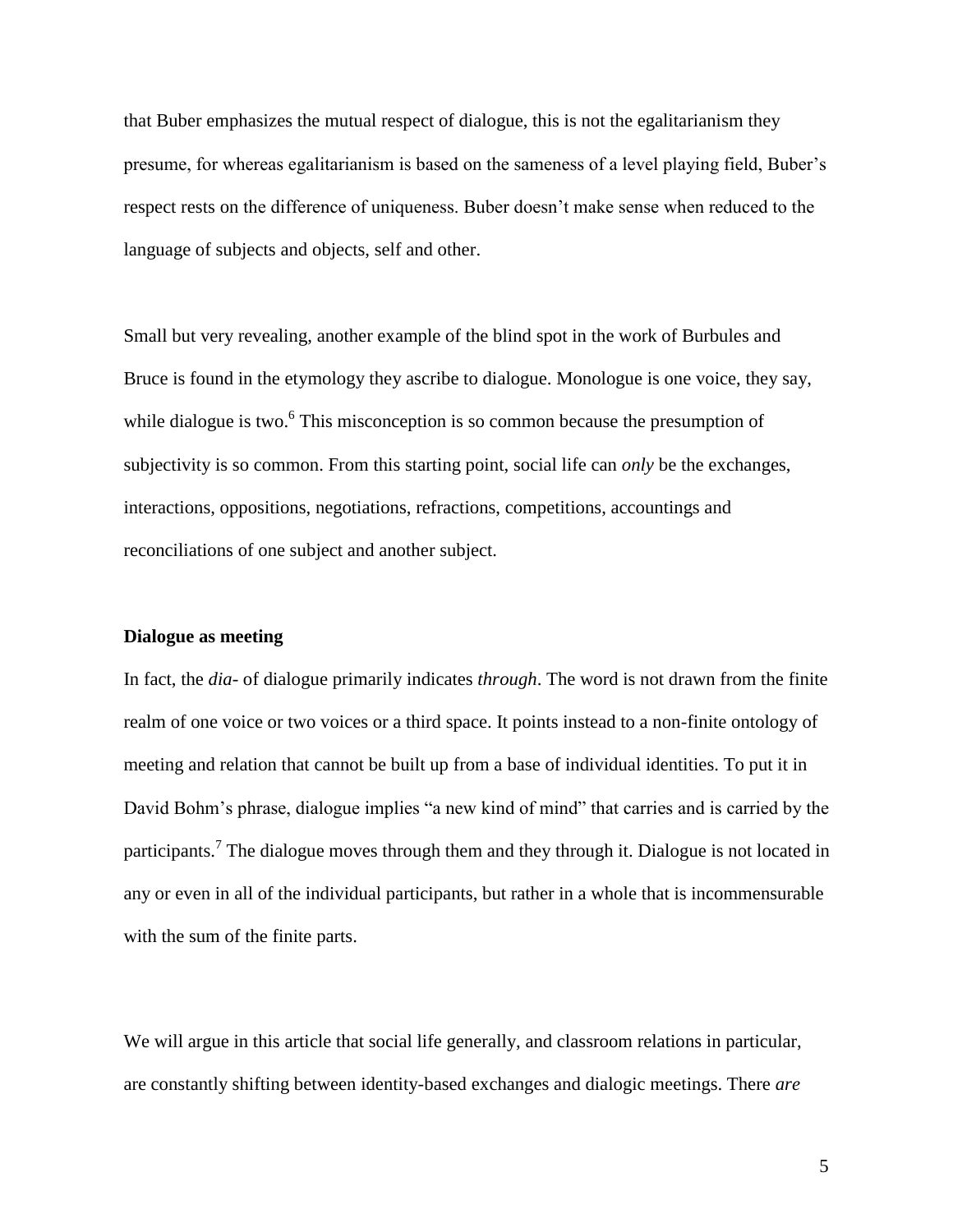situations which are ordered by the actions and resistances of struggling subjects, but there are also situations where participants are not subjects. While these different states imply each other, each arising in relation to the other, they involve fundamentally different senses of time, space and ontology. They change who and where and when we are.

Bohm made this point in a description of a weekend dialogue in which he participated: $8$ 

The weekend began with the expectation that there would be a series of lectures and informative discussions with emphasis on content. It gradually emerged that something more important was actually involved – the awakening of the process of dialogue itself as a free flow of meaning among all the participants. In the beginning, people were expressing fixed positions, which they were tending to defend, but later it became clear that to maintain the feeling of friendship in the group was much more important than to hold any position. Such friendship has an impersonal quality in the sense that its establishment does not depend on a close personal relationship between participants. A new kind of mind thus begins to come into being which is based on the development of a common meaning that is constantly transforming in the process of dialogue…. In this development the group has no pre-established purpose, though at each moment a purpose that is free to change may reveal itself. The group thus begins to engage in a new dynamic relationship in which no speaker is excluded, and in which no particular content is excluded.

Dialogue arose on this weekend when there was a shift from the negativity of identity logic to the openness of dialogue. At first, people were defending positions and identities. But there was a change, Bohm says, when people realized that what they were doing together was more important than the protection of the self.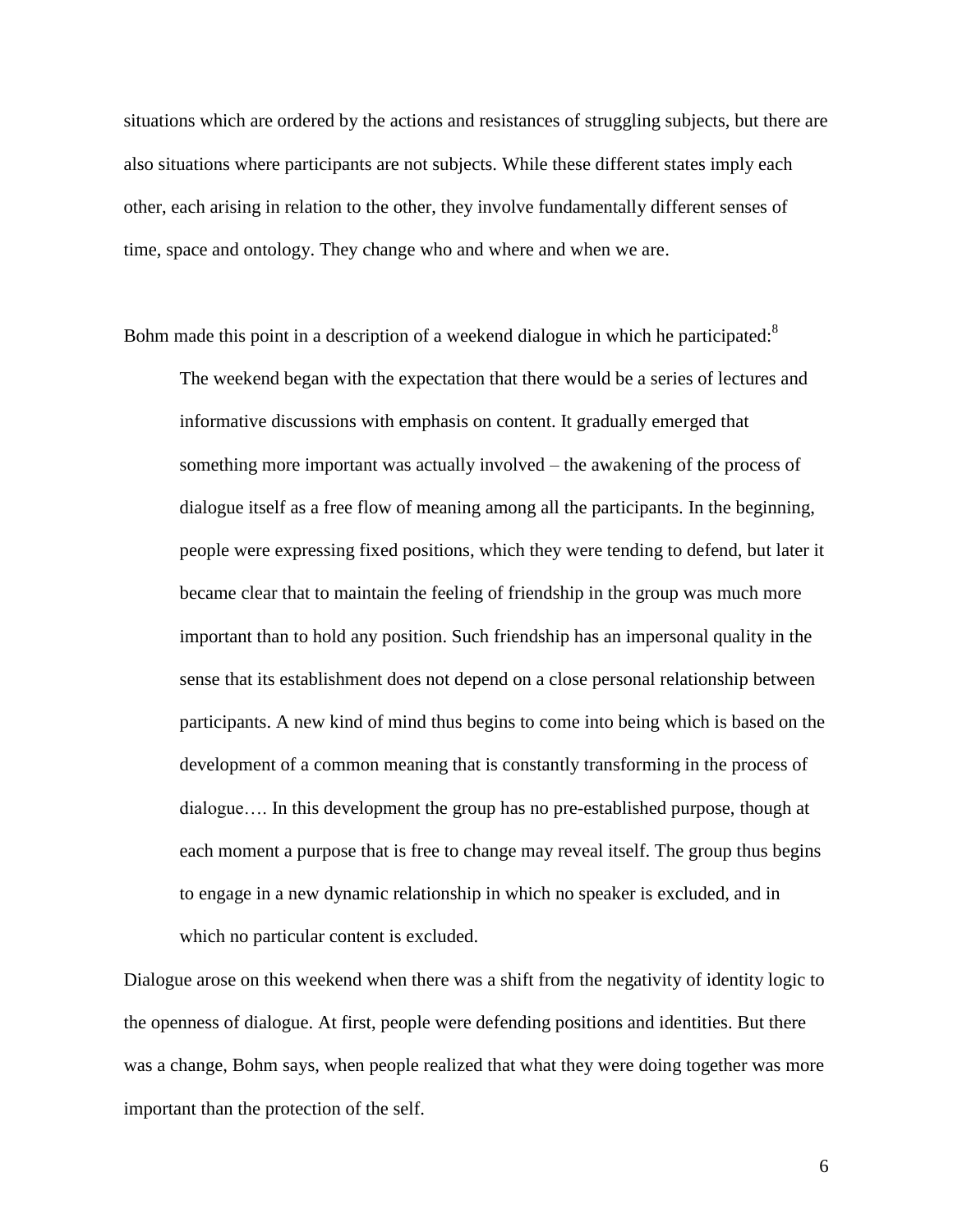The significance of this dialogic shift for educational theory is that participants change their cognitive capacities when no longer subjects. People who identify with knowledge take it personally, seeing the world and others only for what these say about themselves, as a mirror of themselves. People in dialogue, however, are able to *hear* the differences offered by others, because they are not personally affronted. Through the play of differences, they are making something that they share with others but which is no one"s personal property. Same and different are no longer qualities attributed to discrete individuals: each participant makes a unique contribution but, as Merleau-Ponty suggests, no-one can say who contributes what:<sup>9</sup>

Speaking to others (or to myself), I do not speak of my thoughts; I speak them…. Not [as] a mind to a mind, but [as] a being who has body and language to a being who has body and language, each drawing the other by means of invisible threads like those who hold the marionettes – making the other speak, think, and become what he is but never would have been by himself. Thus things are said and thought by a Speech and a Thought which we do not have but which has us.

Not limited to encounters between people, dialogue refers to any encounter that respects the world"s difference. Making a sculpture, reading a book or playing golf can be dialogic experiences if they avoid Hegelian self-consciousness and involve direct encounter with difference. It follows that dialogue is always a learning experience, and that there is no learning without this dialogic meeting with difference. Moreover, if there is no learning, no sense that one experience significantly differs from another, there is no sense of aliveness. Without dialogue, we are alienated from the flow of difference.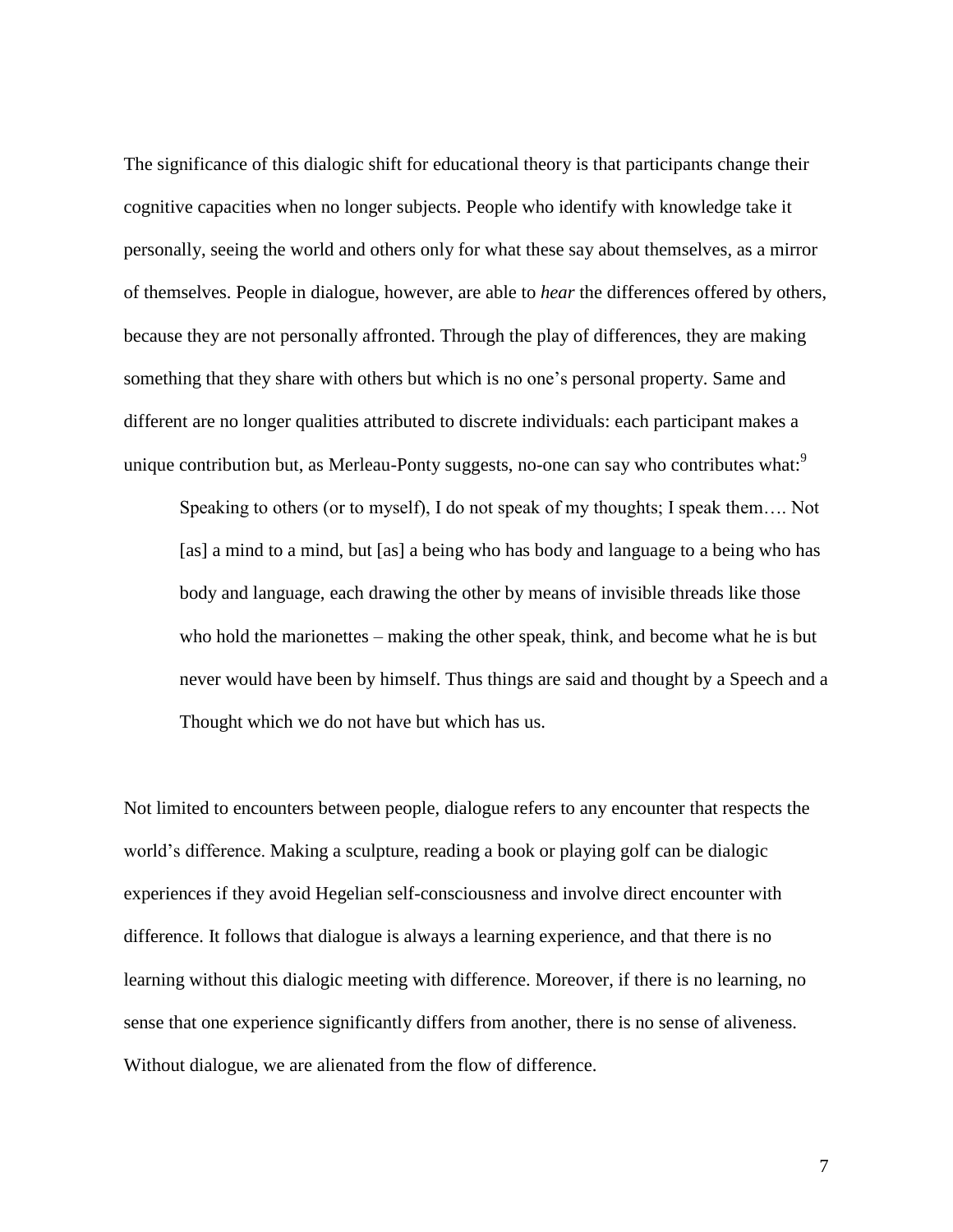It is not simply metaphorical to say that dialogue transforms us, opens new worlds, and expands minds. It is our difference as beings that allows us to see the world differently: no longer confined to subjectivity, we discover unexpected potential through being in relation. These ontological shifts are everyday aspects of classroom life. To learn more about the world, we must learn how to live in it differently, and we do this *through* our teachers, as Michel Serres pointed out:  $10<sup>10</sup>$ 

I love that bird who put wings on my feet. I didn"t become a flying creature by my own efforts - far from it – it was thanks to him that I was able to pass  $\dots$  into this vast new world.

So we feel a special gratitude to these extraordinary pedagogues who make it possible for us to enter new worlds.

If educational theory loses its ability to recognise dialogue, it loses its ability to understand education as a transformative rather than a simply accumulative process. Without dialogue, there can be no education, no aliveness, no meaning. Because there is dialogue, teaching and learning are creative processes, and not just refractions of competing voices.

## **A phenomenological project on teaching**

To draw out the relational logic of dialogue, we will call upon a research project called *Teachers who change lives*, for which we interviewed 13 well-known Australians and 22 Australian teachers. The latter came from all sectors and levels of education, and from a diversity of disciplines, and while some worked in small group settings, others worked in very large groups. In semi-structured interviews, we encouraged all participants to re-enter and recount specific experiences, inviting all interviewees to talk about their experiences of life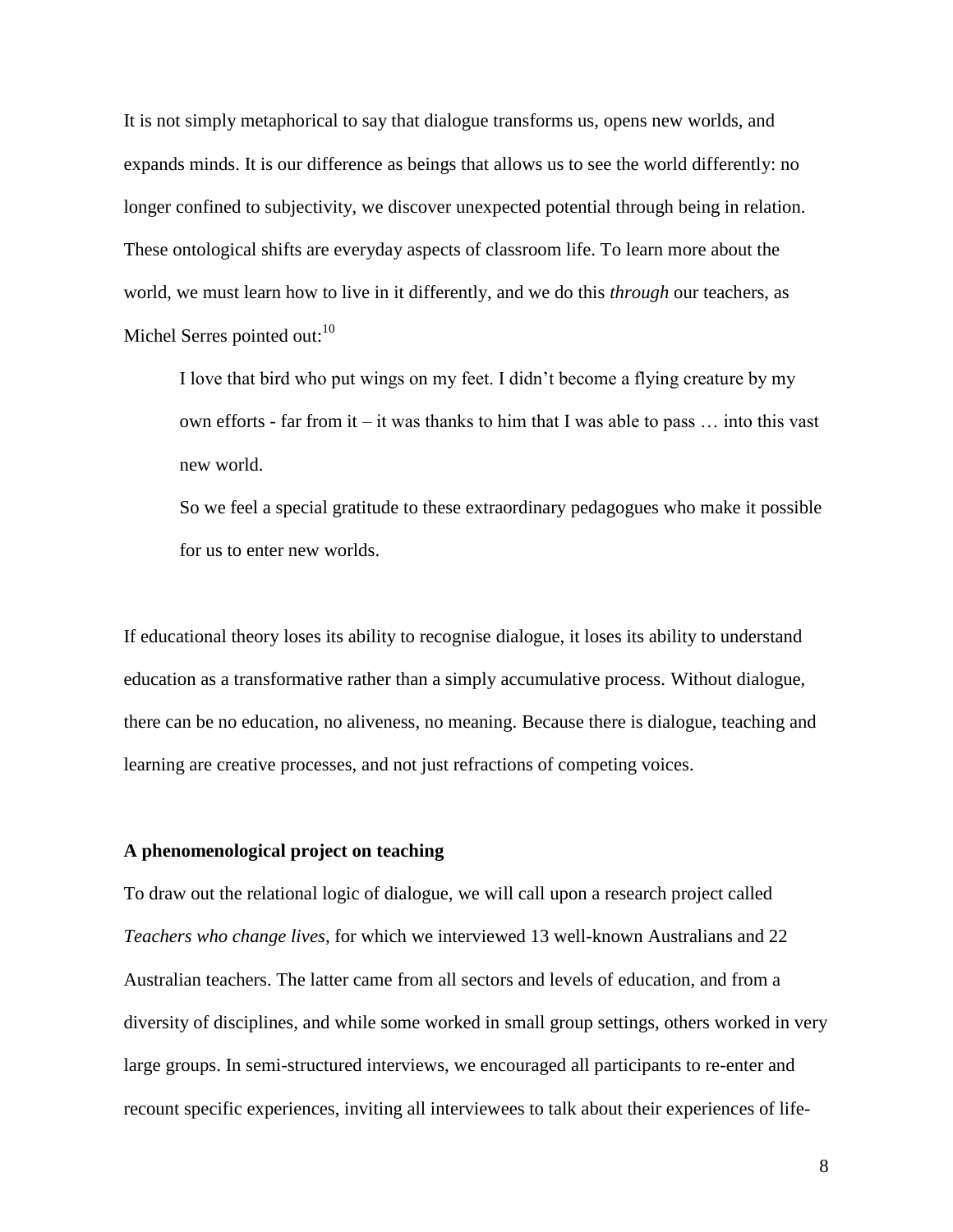changing teachers, and inviting teachers to talk about their own teaching practices and experiences. Our aim was to develop a relational understanding of education, addressing the questions: What happens *between* teachers and students in effective, engaged learning and teaching? What are the implications for teaching practice?

Given our interest in relations, we took the relational tradition of phenomenology as the basis of our conceptual framework and methodology. In phenomenology, participation is the principle of knowledge: we know, not as subjects observing objects, but through our being in the world. In other words, the site of knowledge is the relation. We know and learn "with" rather than "about" others. Avoiding abstractions, phenomenology is concerned with direct and specific descriptions of experiences, of the space and time of our relations with others.<sup>11</sup>

By allowing us to accurately explore the relational conditions underlying everyday life, phenomenology raises valuable new conceptual issues. In the present case, for example, we will be showing that the lived experiences of classroom dialogue do not match the exchangebased understandings of identity, time, space, agency, subjectivity and objectivity that dominate educational theory, and that common terms like "dialogue", "feedback", "facilitation" and "independent learning" are often used in misleading ways. To understand the classroom, we must be more careful and precise in our understanding of the social experience.

Grounded phenomenology is to be distinguished from conventional social science methodologies. Our interviews, for example, were not designed to be representative or to provide data from which generalizations could be drawn. Rather, the aim of our empirical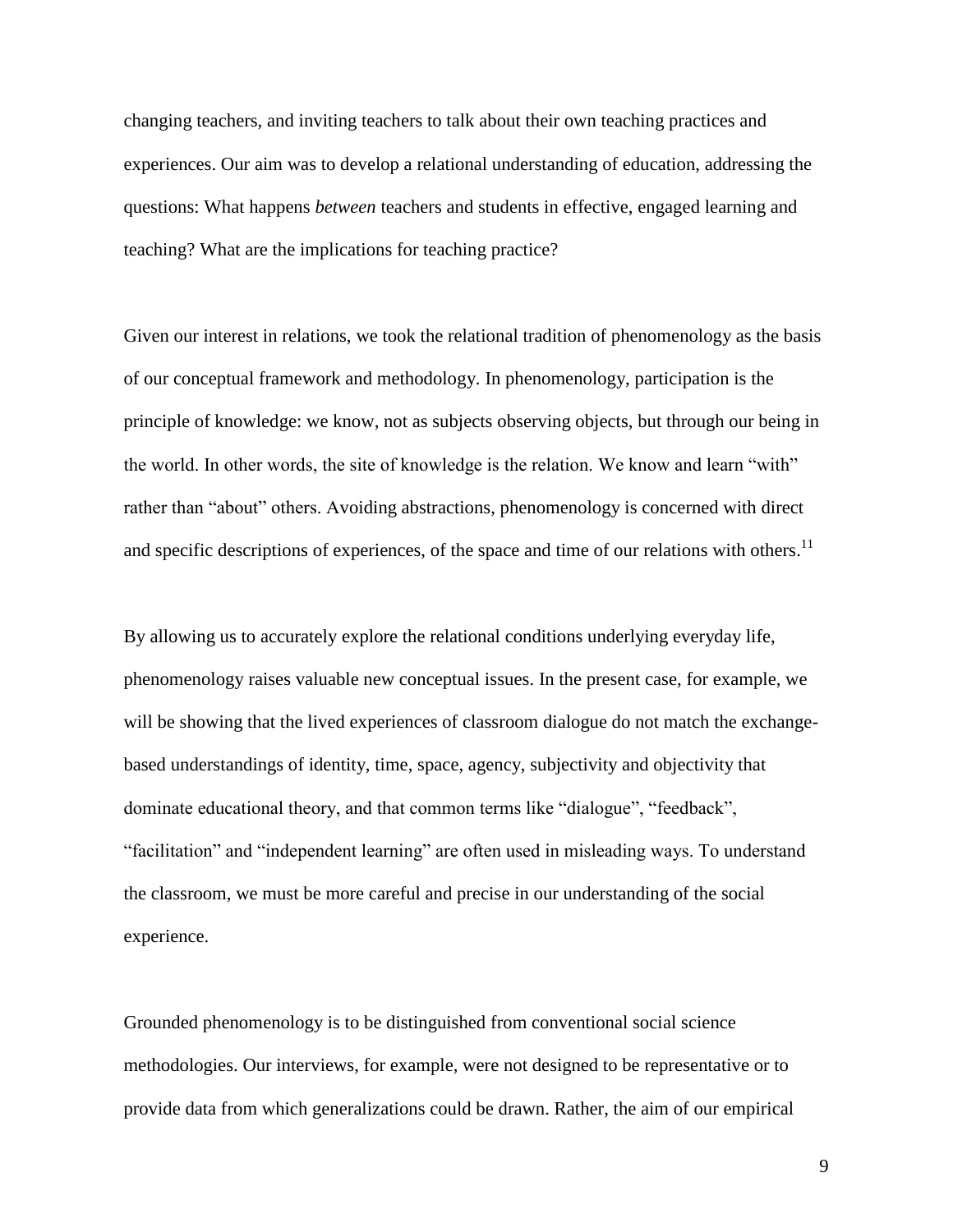research was to provide details of particular experiences and situations, through which we might gain an understanding of the universality of good teaching. An appreciation of the particular is gained through participation, which, for us, as interviewers, involved attentive listening to students and teachers. Through this encounter, both we and they learned more than we had previously known about learning and teaching.

Phenomenological writing is guided by the same participatory principle, aiming to evoke the quality of experiences so that they might resonate with those of the readers. By inviting readers to reflect on the similarities and differences with their own experiences, this evocative form of writing allows for a creative dialogue with the text. Focusing on two case studies, the article aims to provide the particularities that readers need in order literally to get a feel for the conceptual issues involved. <sup>12</sup>

# **Potential**

Education is the drawing out of potential, but whereas pedagogy based on identity logic sees potential as finite, dialogic pedagogy sees it as infinite. Identity logic locates potential inside a bounded individual, but participants in dialogue find it in a meeting that brings inside and outside together. This is the primal encounter referred to by such pedagogic terms as interest, inspiration, engagement, wonder, fascination, curiosity and relevance. Through meeting the differences of others, we meet the difference in ourselves. We change by becoming who we are: what we know of the world reveals unexpected potential when recontextualised through dialogue.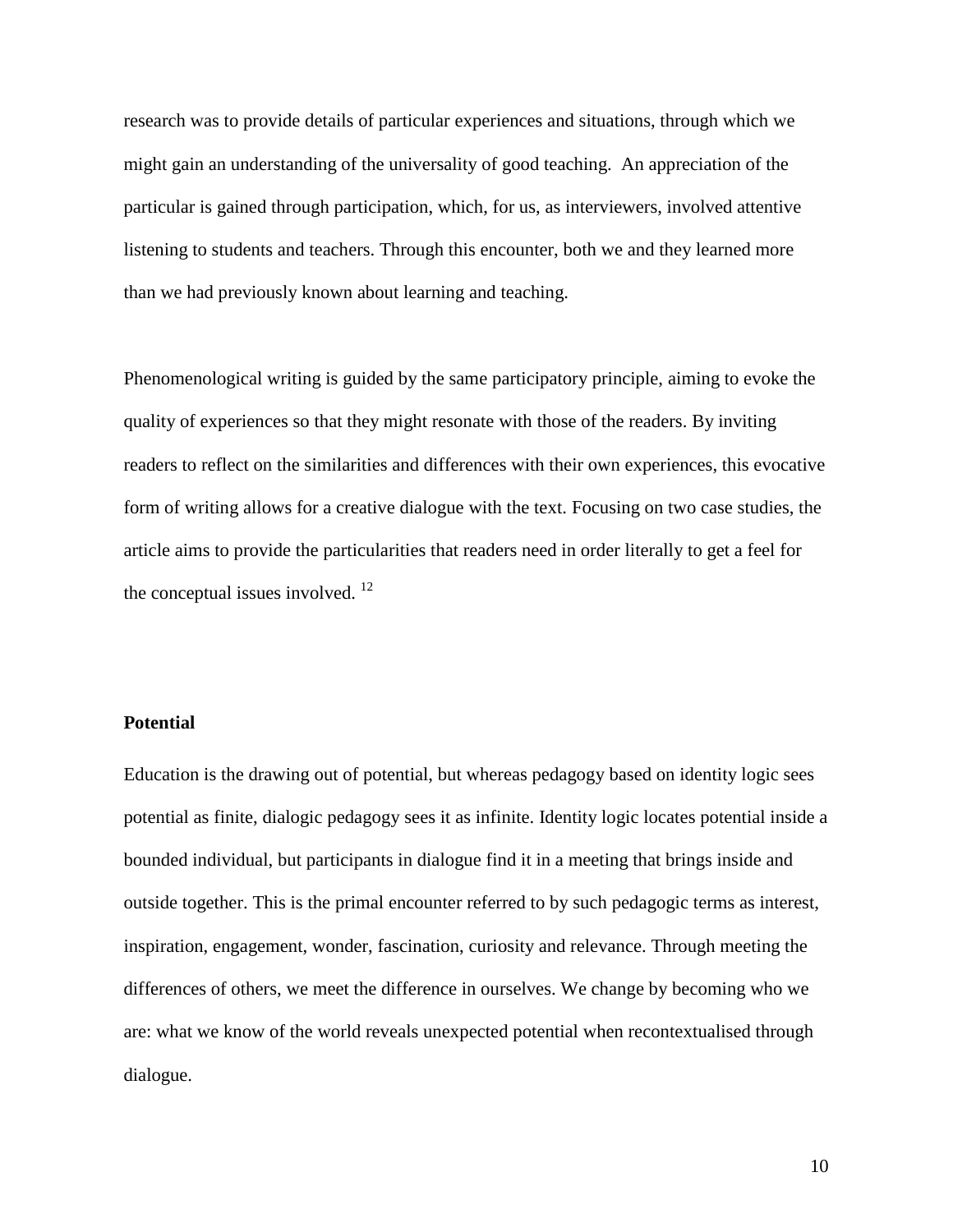Martin Buber spoke of the difference between finite and infinite logics in terms of the difference between I-It and I-Thou.<sup>13</sup> By helping us understand the different ontological situations that arise in teaching, Buber"s terms will allow us to appreciate the difference between exchange and dialogue.

The hyphenated form of I-It and I-Thou indicates that the I is not a fixed identity. In different situations, we are different beings, with different capacities. The I of I-It is the Hegelian subject who, in aspiring to stand alone, surveys the world in terms of his or her own position and desires. The world becomes an array of objects, a set of means to the subject's ends, "a world of mirrors and mirrorings".<sup>14</sup> Whenever the world challenges the subject's knowledge, the surprise is taken as a threat to this position. The acquisition of knowledge is designed to maximize control and minimize this surprise.

Rather than standing alone, the I of the I-Thou relation is connected with others. In this relation, the world is not a set of external things but a whole that is always emerging through meetings, through dialogue. This sense of infinite emergence is present here and now, proof of the incalculable difference made by each participant as they find their potential through their connection with others. This is a situation where changes occur relationally without arising from a subject's volition. As Buber put it, "The life of human beings is not passed in the sphere of transitive verbs alone. It does not exist in virtue of activities alone which have some *thing* for their object".<sup>15</sup>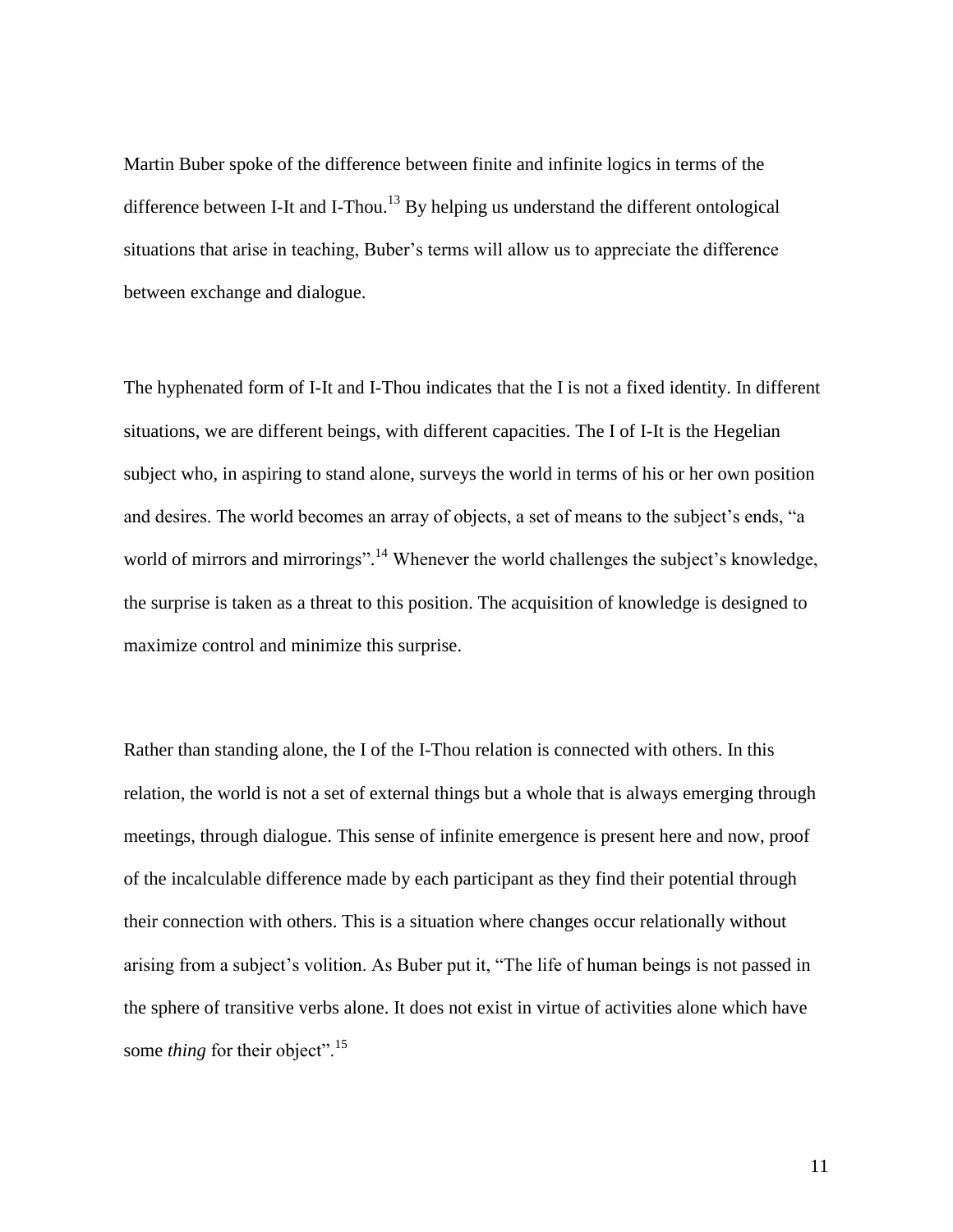Buber's first point is that many of the most important relationships are unbounded, involving neither subjects nor objects:

*It* exists only through being bounded by others. But when *Thou* is spoken, there is no thing. *Thou* has no bounds.

When *Thou* is spoken, the speaker has no *thing*; he has indeed nothing. But he takes his stand in relation….

The relation to the *Thou* is direct. No system of ideas, no foreknowledge, and no fancy intervene between *I* and *Thou*. 16

Buber"s further claim is that the potential of life is only found in the undefended dialogic relation of I-Thou: "This fragile life between birth and death can nevertheless be a fulfilment – if it is a dialogue."<sup>17</sup>

When Buber says "the speaker has no *thing*", he is referring to a direct encounter with the infinitude of wholeness and potential. Far from being exceptional, we found from our interviews that such encounters are the basis of all good teaching. Kindergarten teacher Vicky Yannakouros was referring to such a state when describing the boundless no-thingness she experiences with her students:

The little children, they just look at you with this look of wonder about the world. They have these innocent faces, very open, and this incredible thirst for and love of learning. They want to hear what you've got to say. They think it's really exciting. And then they want to tell you what they know about what you're talking about. It's beautiful. It's like they're hearing about something for the first time ever. It's when I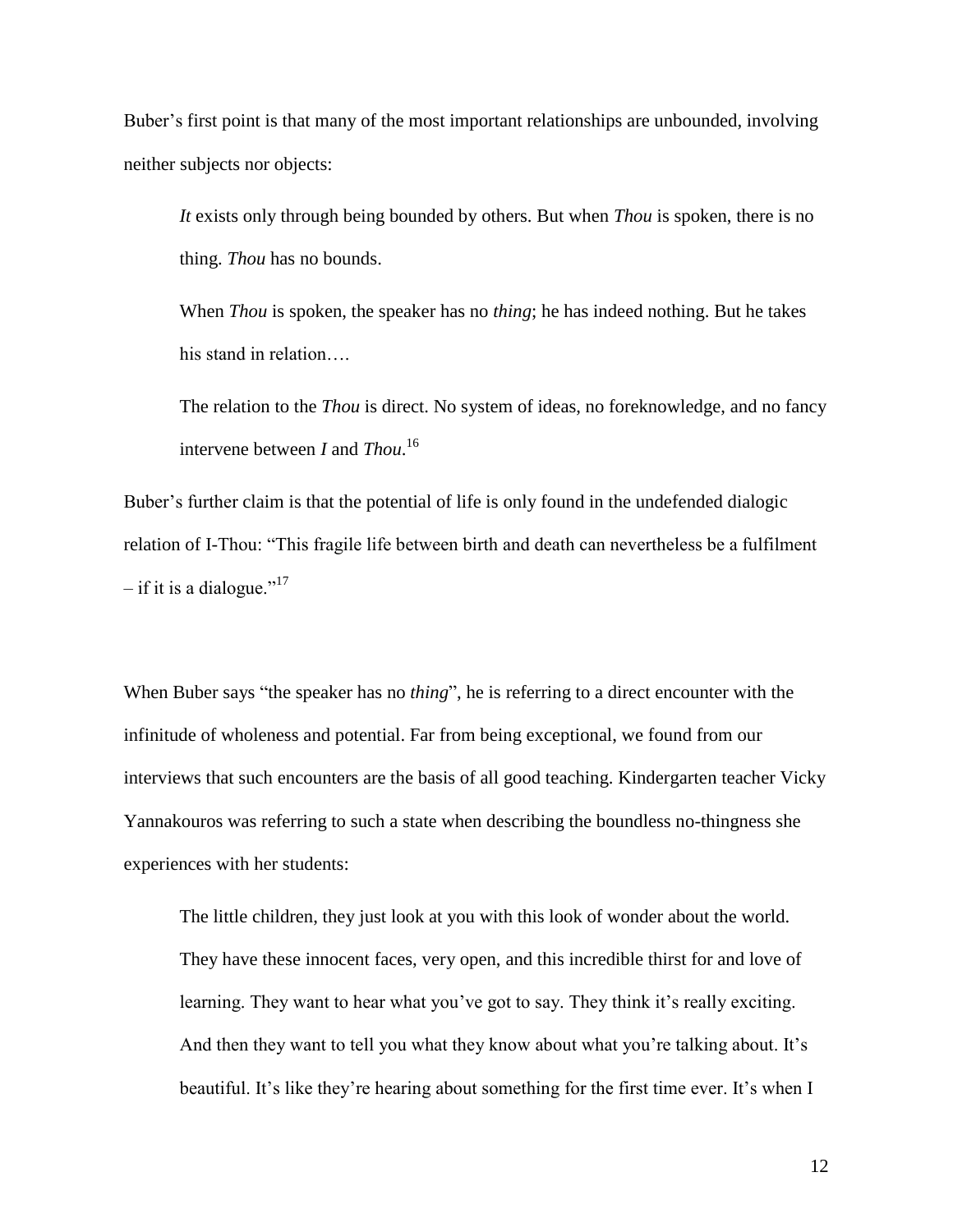realise this that I am blown away yet again by this incredible job that we have. It"s quite goosebumpy stuff.

The way in which these children and this teacher are present to each other exemplifies the directness of the I-Thou relation. They know each other"s names, each other"s faces; the teacher keeps meticulous files on the progress of each student. These are all necessary I-It forms of knowledge. But on this occasion, teacher and students see beyond these things to the undefended essence of each person.<sup>18</sup> Without denying the objective truth of I-It claims, the I-Thou reveals that the whole person is more than this collection of attributes. Wholeness is a non-identifiable potential that emerges through relations.

This revelation of the universal in a particular person is what Vicky means when she speaks of the beauty of open encounter. Beauty is not cuteness or attractiveness, or some *thing* you see; it is a way of seeing, of being and of knowing. She does not look *at* the children; instead, it is their bright eyes that allow her to see the potential they share. Vicky"s goosebumps arise from the wonder of this potential. These children and this teacher place their lives in the hands of others, who amaze them by allowing them to find new capacities. Such a meeting, says Buber, is where life happens; it is the opening to new worlds here, now.

Clearly an instance of an I-Thou relation, the encounter in Vicky"s classroom is based on a mutual respect for the vulnerability, openness and innocence of all participants. Clearly too this respect is not simply a matter of affirming each other"s identity. The respect of the I-Thou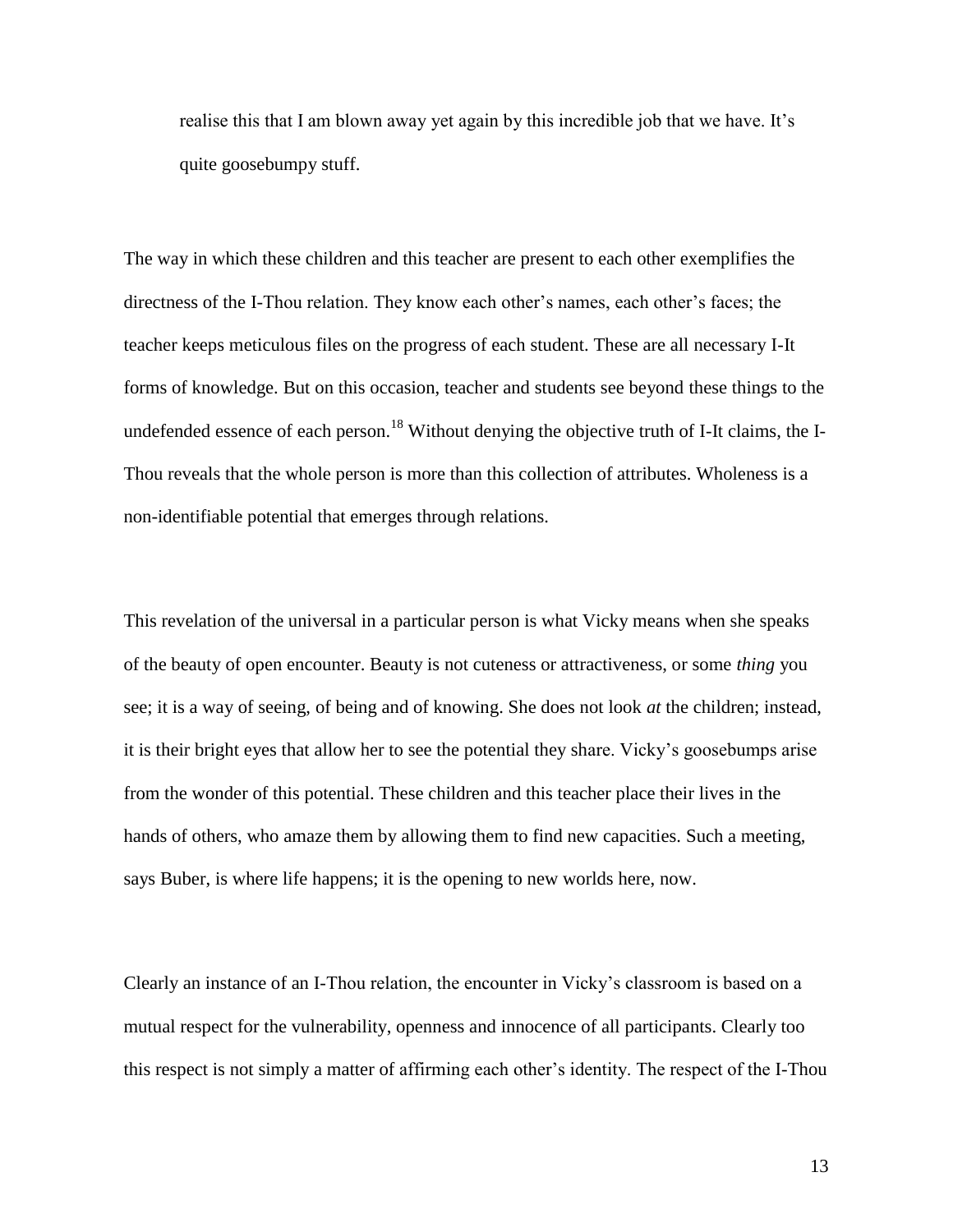relation is, instead, awareness of Thou"s unidentifiable essence, Thou"s difference even to the way they identify themselves. Respect is always respect for this mystery. This is why it is not earned or forfeited. To carry out her teaching duties, Vicky must occasionally identify and rank children, in I-It mode, but it is the I-Thou that guides her, regularly reminding her of what teaching is really about. In this mode, Vicky could not treat children who have misbehaved with less respect than well-behaved ones, nor clever children with more respect than less gifted ones. She said:

I want my children to be validated as human beings and as individuals. I want my care and love of them to show to them that they have an important part in this huge crazy world. Love is about respect and validation: that you matter enough for me to listen to you and accept what you"ve got to say and that you"ve got a contribution to make. It doesn"t matter who you are.

It is through a respectful I-Thou relation that each finds their unique part.

#### **Wonder and humility**

The look shared by Vicky and her students involves a form of witnessing: Vicky sees their wonder and therein witnesses her own; the students see hers and therein witness their own. But this is not the mirroring of the I-It relation, for it leads to a sense of wondrous unfolding and implication rather than a self-certain independence. Moreover, rather than a proof that "I" matter as an autonomous individual, the goosebumps are a sign that *this* matters, this coming together, this meeting with difference, this sense of belonging together in a "huge crazy world". What matters are the unique parts we play together in an unfolding educational dialogue that no one controls. Humility and awe are present together.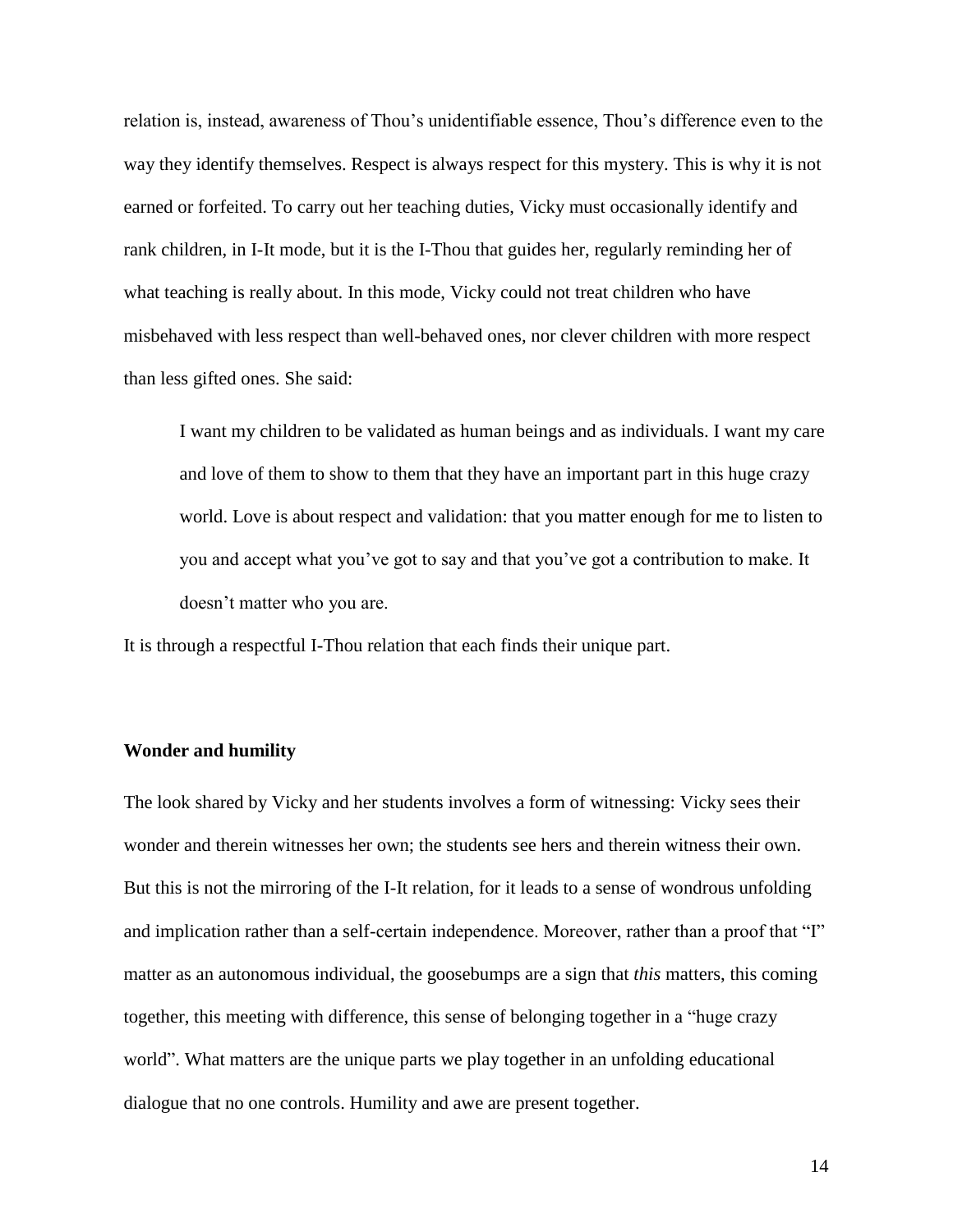The I of I-Thou is grateful for the world that encounter opens, for this is the world that draws out our potential. But it is a world that only opens to us if we are open. As Buber says "Only he who himself turns to the other human being and opens himself to him receives the world in him."<sup>19</sup> Thus the respect of the I-Thou relation is the entry to respect for the larger world of learning; it is not only respect for other participants in the classroom, it is a respect for the surprising differences that must exist if there is to be learning. The I-Thou relation allows Vicky and her students to appreciate what amazing things they can learn from each other, and what amazing things they are still to learn about the world.

For Durkheim, awe is the essential characteristic of the sacred which, through its relation with the profane, provides the sense that there is meaning. He says that in the presence of the sacred, a person feels more alive, amazed by capacities they did not know they had.<sup>20</sup> This is the experience of dialogic encounter. It is the awe manifest in Vicky"s goosebumps and in the sense of overriding importance that came to Bohm"s weekend workshop. This awe for the difference of others is respect for the sacredness of learning.<sup>21</sup>

Dialogic meeting always relies on a sense of humility in the face of something bigger than the desirous self. What makes this an experience of wonder is that the "bigger than me" is not external or transcendent, but is a whole in which each participant has a vital role. Rather than transcendence of the profane, the sacred is an awakening to the larger reality of everyday life. This is the true meaning of relevance: participants are respected as part of this living whole. The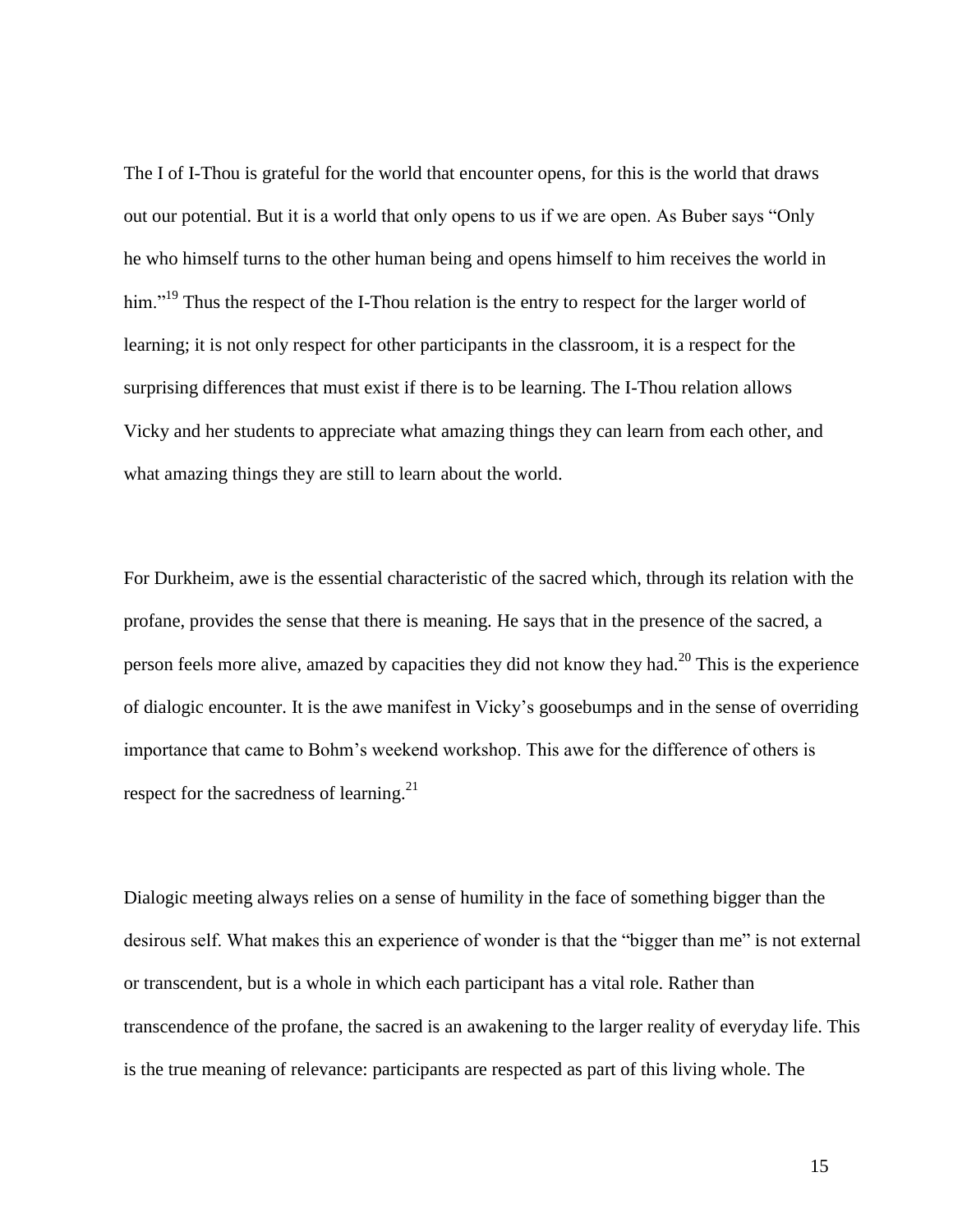humility, then, involves a recognition that participants are bigger than they thought they were, that they have a larger responsibility than they realized when they were acting as subjects. Their contribution to the world of learning matters. This recognition is what is meant by vocation or calling.

When they hear the call of learning, participants in a dialogue immediately know what is called for: their responsibility is to keep the dialogue alive and open, unobstructed by selfcentred biases and desires.<sup>22</sup> Just as respect for another person is based on acknowledging their unfathomable difference, participants know that they are disrespecting knowledge if they reduce it to their own concerns. Like all the teachers to whom we spoke, Vicky stressed the importance of not imposing herself or her agendas, however well-meaning, on her students: "You want to expose them to everything, but you hope you"re not preaching. That would be dreadful. But to share experiences with them, that"s just so exciting." Vicky"s sense of dread here is her respect for difference, for learning and for the vocation in which she finds herself.

If dialogue is to unfold, then, teachers as well as students must experience the awe of learning. They must be learners too. The deep form of knowing they need is characterized by a simultaneous unknowing. The teacher's mastery is an undefended humility, not the fearful independence of the Hegelian master. To allow new connections to emerge from classroom dialogue, teachers must hold lightly those that they have previously made, allowing their knowledge to re-form around new starting points that arise in the class. They must trust that the whole of their experience will be evident in their response to whatever particular points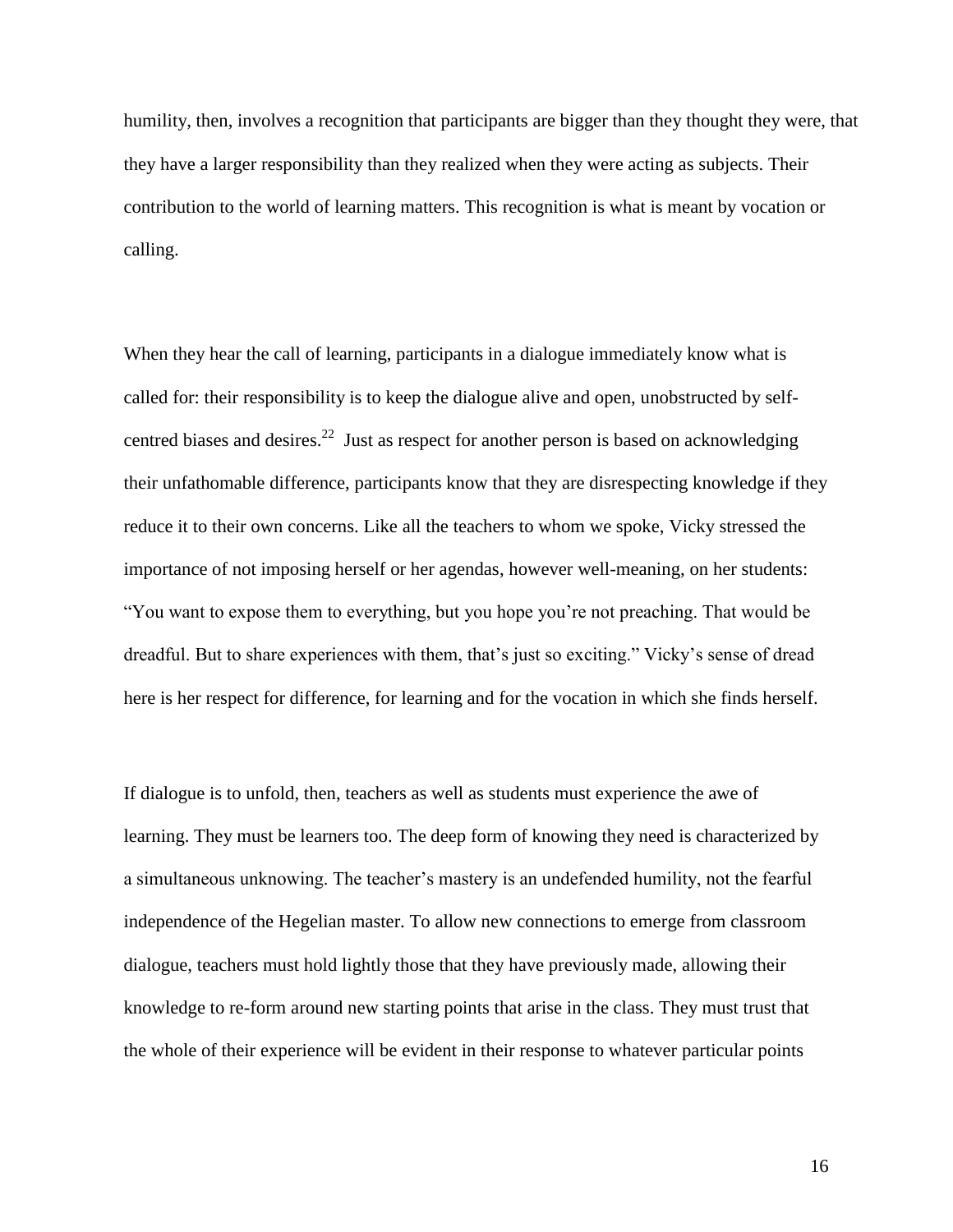arise. As Daniel Liston says, this humility gives teachers access to transformative powers not available to the self-centred teacher:<sup>23</sup>

An enlarged love in teaching is, in part, an effort to diminish the unnecessary noise of the teacher"s self….As a result [teachers] could construe their teaching not only as *their* loving gift but also as a gift of the human inheritance of which they are a part. In giving such a gift our preoccupation with self-worth, our vulnerability, is lessened. A larger teaching love also attends to the situation, to the students in classes, in an attempt to see the class more clearly, to find ways to connect students to the grace of great things. Less encumbered by the vicissitudes and noise of the teaching self, the teacher searches for ways to knit student and subject. Finally, an enlarged love looks for the good in students and these teaching settings, it attempts to see students in ways that assume and build up the good.

Vicky said she was "blown away yet again by the incredible job" she has. Teachers with this sense of calling have cognitive capacities free of the biases brought by the self.

## **The time and space of attention**

Liston speaks of a "larger teaching love [that] attends to the situation, to the students in classes". While good teachers know the importance of this alert attunement, it is often misunderstood as the action of a subject rather than a quality of a relation. This raises the question: If the respectful teacher does not control the classroom dialogue, what do they do? What are the teacher's responsibilities? The answer lies in the non-judgmental state of awareness that only arises when desire is suspended. This state allows teachers to stay in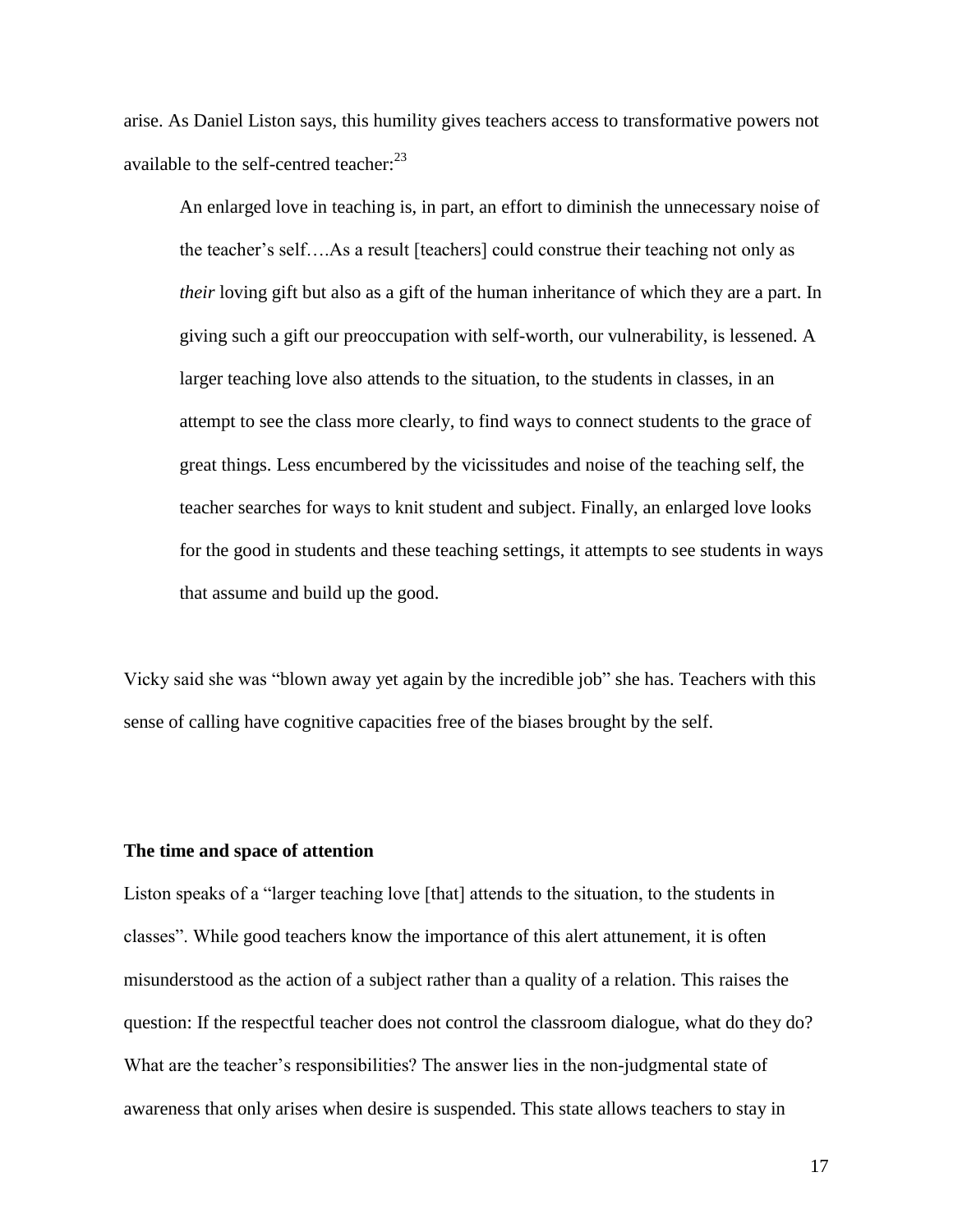relation and stay responsive – to the students, to the course subject-matter, but also to their own fears and desires, which may otherwise distract them from whatever is before them. Responsibility, in other words, is not a form of control but a responsiveness to calling.<sup>24</sup> It allows the emergence of the new world upon which the dialogue of education relies.

Discussing the teacher"s responsibility, Noddings says, the "special gift of the teacher… is to receive the student'.<sup>25</sup> This highlights the importance of silence and attentive listening, for, contrary to Sidorkin, dialogue is not occurring where subjects talk over one another.<sup>26</sup> Dialogue is not an excess of giving or even a sequence of giving and then receiving, but is a receiving that gives and a giving that receives. It is the ability to listen that allows teachers to know what is called for at any stage of the class. When the class calls for a more formal presentation of information from the teacher, this presentation becomes itself a moment in the unfolding dialogue.

This world of learning cannot be understood in the temporal and spatial terms that underpin identity-based theories of education. The time of desire is chronological: life is never still, or in the present, but is a constant movement towards a future end that leaves the past behind. The space of desire is Euclidean: subjects desire to stand alone, their independence protected by the vacant space around them. To understand learning, however, we need concepts like Winnicott"s potential or holding space, concepts developed to describe the time and space of dialogue and presence. In this space, people experience a wholeness that cannot be described in terms of a dichotomy between inside and outside; in this time, they experience a sense of potential that holds within it past, present and future: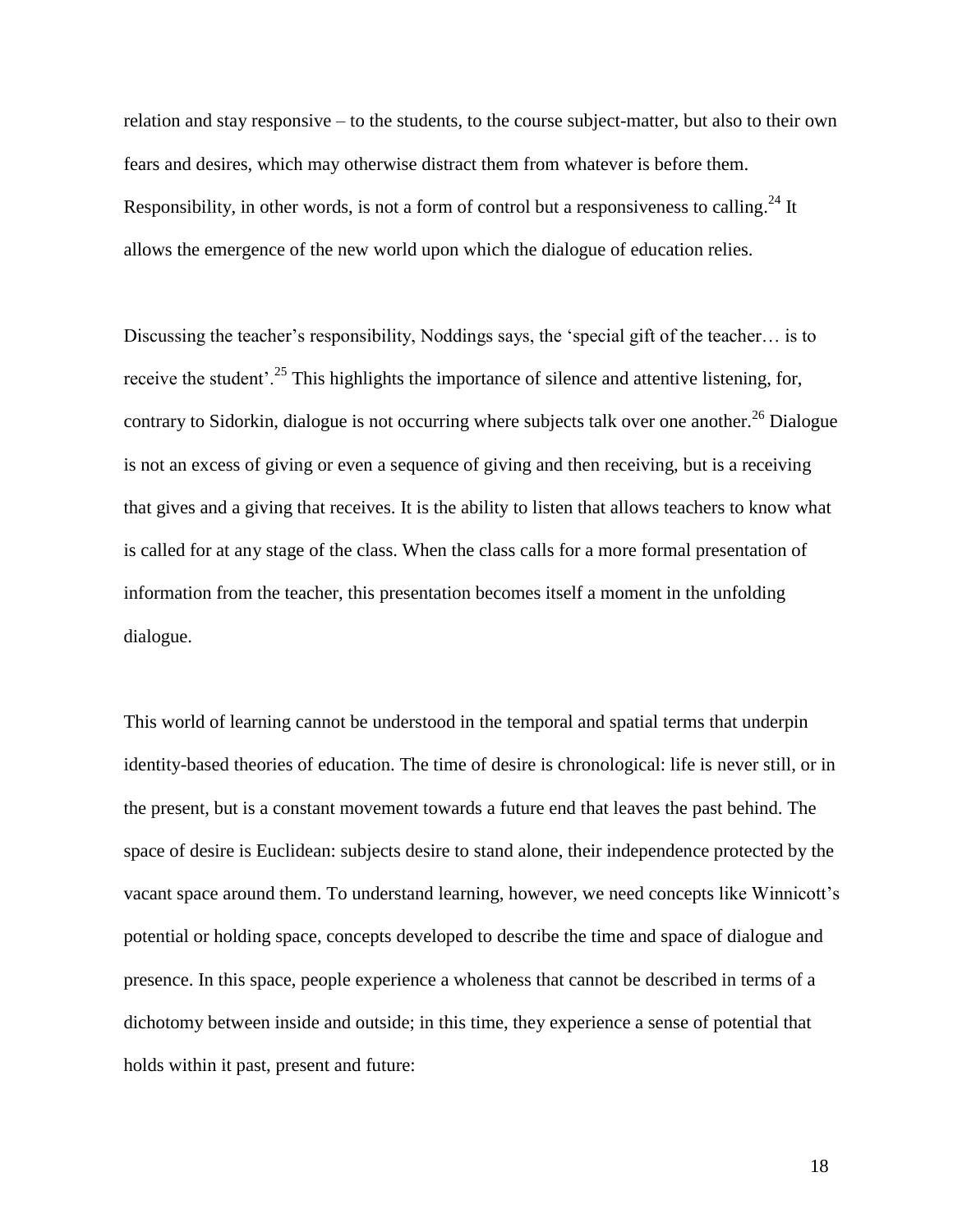What for instance, are we doing when we are listening to a Beethoven symphony or making a pilgrimage to a picture gallery or reading *Troilus and Cressida* in bed, or playing tennis? What is a child doing when sitting on the floor playing with toys under the aegis of the mother? … The question also needs to be posed: where are we (if anywhere at all)? $27$ 

Based on the paradoxical logic of both-and rather than either/or, potential space is the space that is between and also includes mother and baby, therapist and patient, teacher and student. In all of these dialogic I-Thou situations, the holding or potential space allows possibilities to be held open; it provides a sense of safety that does not rely on the Hegelian identification of and with certainties.

If teachers cannot autonomously create this potential time and space, they can facilitate them by remaining open and aware of both their own desires and the needs of the dialogic community. Students learn how to hold conversations and hold their desires and anxieties when they experience their teacher's holding capacity. To illustrate this, here is sculptor Anna Eggert"s account of her relation with her teacher, Deborah Singleton. Like all students, Anna often desired the safety of completion, but Deborah"s attention allowed her find a more open sense of fulfilment in the creative process itself:

Deborah and I really connected. I thought she was understanding what I was trying to do rather than what I was doing. I think what she did was listen to me for long periods of time. She didn"t try to set her agenda onto me, she let me go, and in the end we kind of communicated.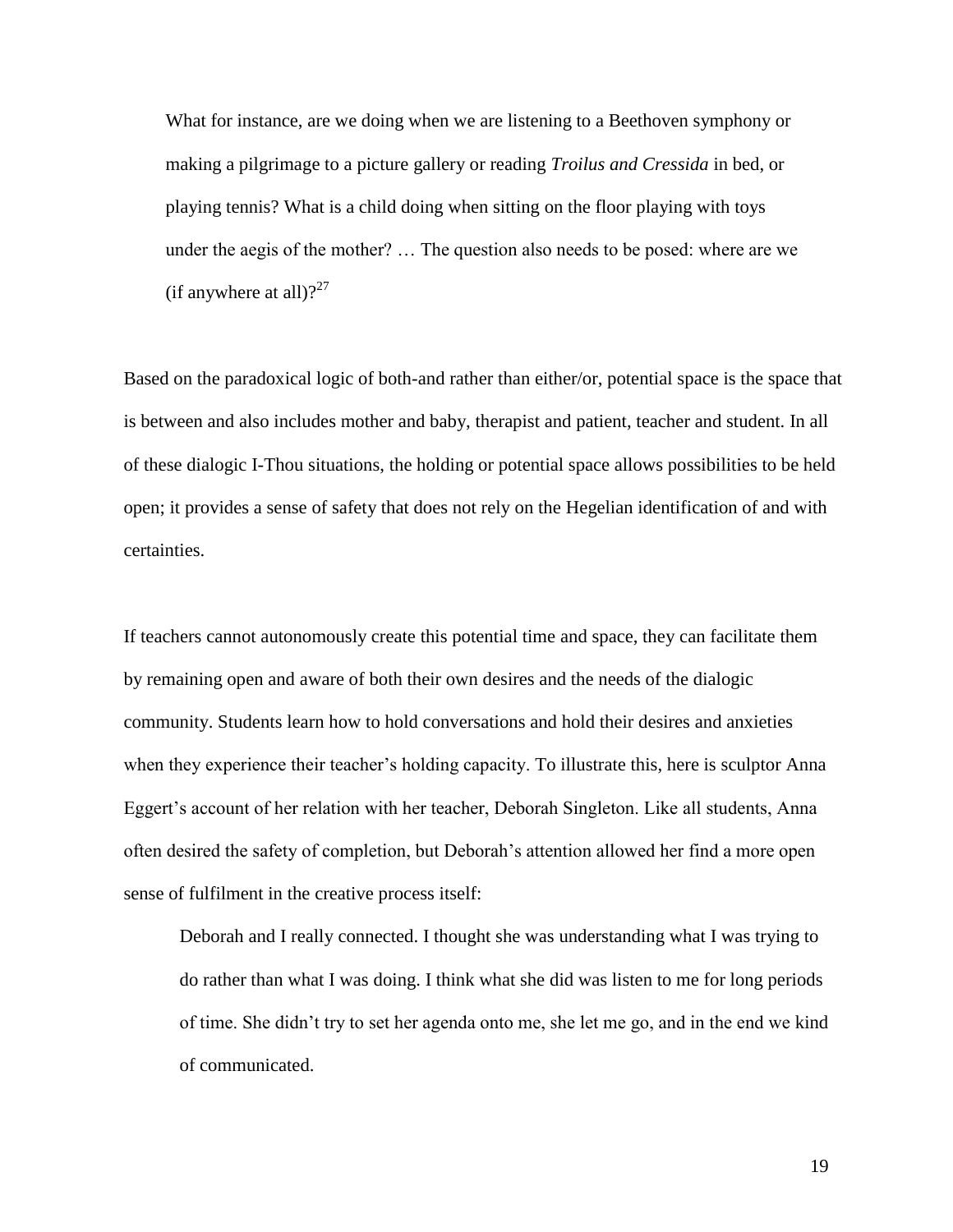With art, there's an internal struggle. You're grappling with things that are not yet visible and when you grapple with them for a long time you think they *are* visible and you think *That's really good, I can see it*. And then Deborah would come in and wouldn"t see it and I"d think *It's not there, is it?* I couldn"t believe it: the whole thing collapsed. I had to get outside myself to see what was really there. And then I could do more with it.

For example, those works up there, when they were in their early stages they didn"t float off the wall. When Deborah came to look at them, she didn"t say *What's wrong with these?* She asked, *How are you hanging these?* And we looked at the back and I said, *They're a bit flat on the wall, aren't they?* I think she put her finger on the way the work related to the wall, and once I saw that, I thought *Yeah, that's the problem!* And then she helped me find the solution, went on the journey with me.

There were other teachers, though, who put their agendas onto us. They"d give you a lecture on Lacan or Baudrillard. It was useful because it pushed me on to do more reading, but at the time it withheld me from my work. I suddenly felt inadequate; I felt the big theory should be there; I felt I had to fulfill someone else"s interests. But then the work couldn"t come from the heart.

Feedback is commonly understood as an external form of evaluation, but Anna's account shows that it is organic if it emerges through a dialogic process. Feedback is a word from cybernetic or ecological theory. As Gregory Bateson insisted, it is a moment in the life of a system that doesn"t demarcate boundaries between inside and outside or identify finite causes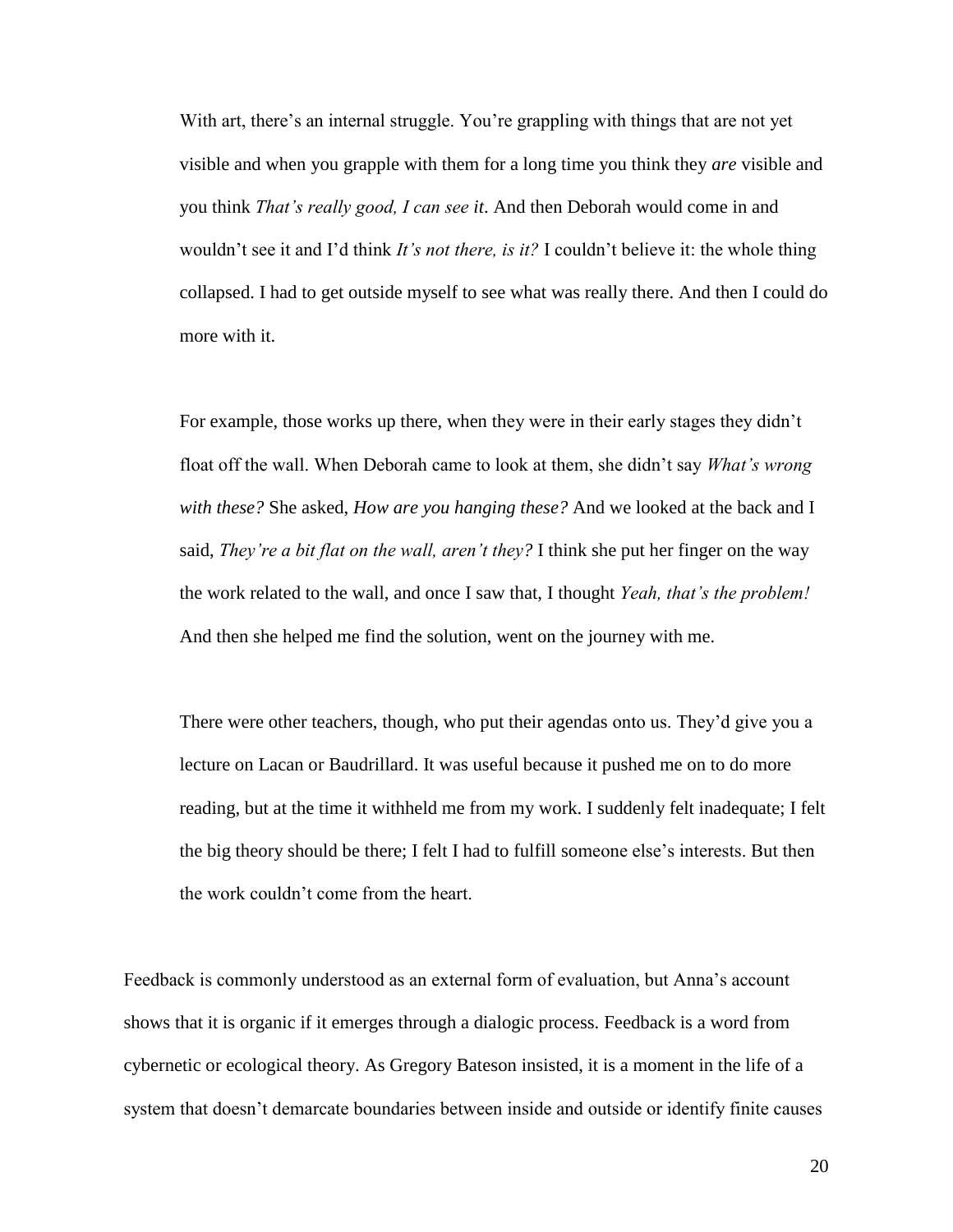and effects: "no part of such an internally interactive system can have unilateral control over the remainder or over any other part. The mental characteristics are inherent or immanent in the ensemble as a *whole.*" <sup>28</sup> The mind in a dialogue is ecological and not Euclidean; it is not what one subject gives to another, but is the sense of differences within a network characterized by feedback.

The commentary of the art theorists was not genuine feedback because, substituting their concerns for the concerns of the work, they could not see what the work itself required. Had Anna followed their advice, she may have received praise, but her work would have been alienated from the wellsprings of her creative potential. There would have been a dishonesty about it: "the work couldn"t come from the heart".

Deborah"s feedback emerged from the respect and love that allowed her to attend without impatience. Liston could have been speaking of her when he talked of teachers "[s]eeing these moments and students for what they are, without enmeshing ourselves into the drama at hand …., [not acting] out of anguish, fear, or self-aggrandizement but for the good of the student and the situation at hand." <sup>29</sup> Deborah's questions arose from an unknowing, from a feeling that wasn"t forced into definition. They were not designed to lead Anna to an answer that Deborah already knew. When Anna saw the unease on her teacher's face, she could recognize her own submerged feeling of unease, could face the problems she had been denying because of her impatient desire to finish the work. Whereas previously the sculpture had been a mirror of Anna"s identity, Deborah"s holding gently returned Anna to a respectful relation.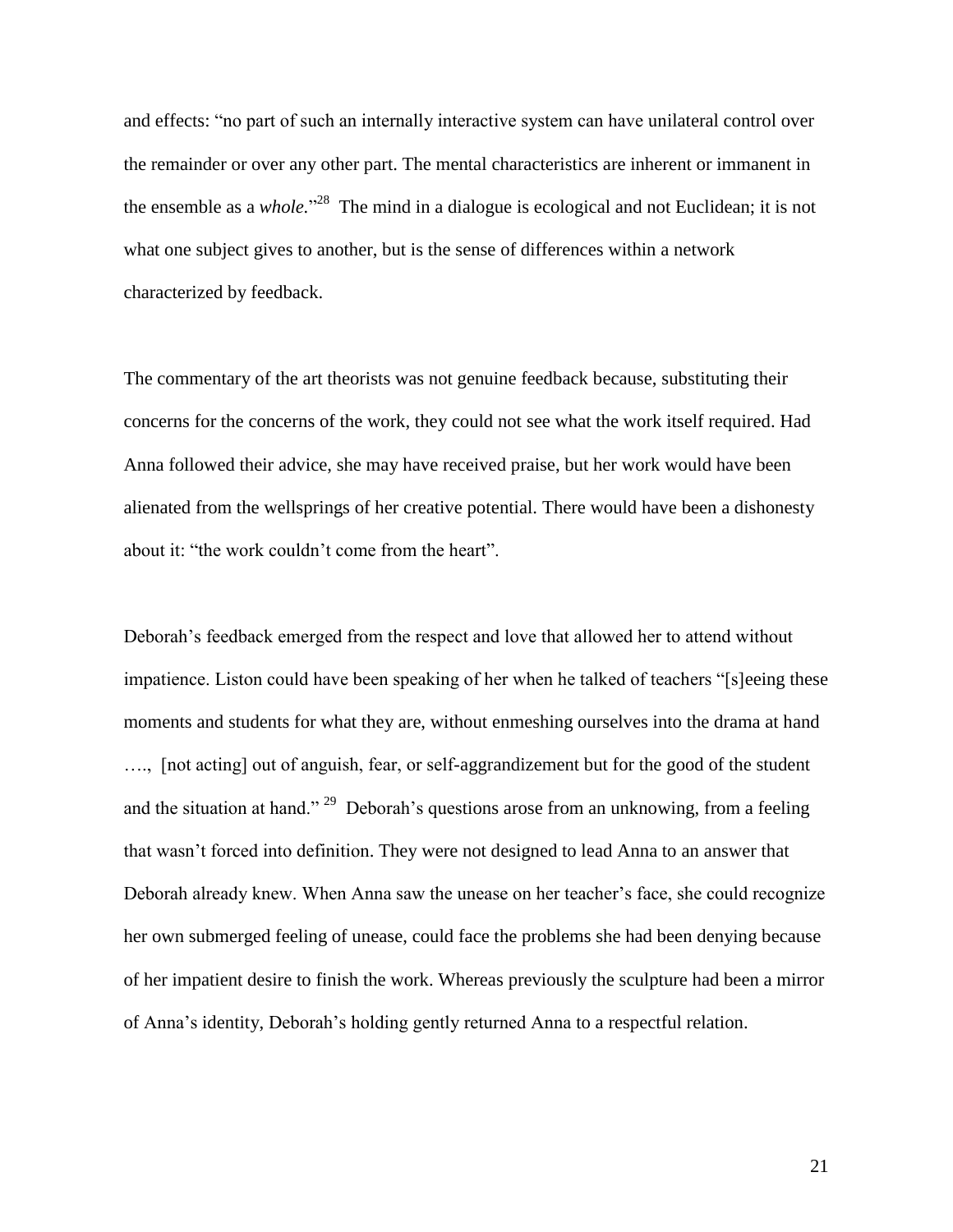Obstacles emerge from the time and space of desire,  $30$  but they change their meaning when impatience gives way to stillness. When Deborah held Anna"s desires, each blockage became an organic way forward. The patience of dialogue is a temporal and spatial presence. Attentive students and teachers know that what they need will not be what they can anticipate. As Buber says, desired answers cannot be received. The answer comes

not from a distance but from the air round about me, noiselessly…. Really it did not come; it was there. It had been there  $-$  so I may explain it  $-$  even before my [question]: there it was, and now, when I laid myself open to it, it let itself be received by me…. If I were to report with what I heard it I should have to say "with every pore of my body." $31$ 

Attentive students and teachers recognize that everything they need is already present. It is present as potential, as a wholeness that has not yet taken shape. The student's responsibility is to serve the work, to body it forth into the world of It.<sup>32</sup>

Let us imagine Anna's experience of this creative process. Through Deborah's attentiveness, Anna would have been able to attend patiently to the "not yet visible" of her work, without fantasizing a premature completion. In this state, she would have been able to stay with her intuition, *feeling* the inchoate of the "not yet" in her body, in her hands, stomach, chest. *Seeing* the work would have involved a transformation: the spaces between the wall and the work, and the various elements of the work, would now be both outside and inside. By trusting this feeling, Anna would have been able to allow the work to emerge in the right time.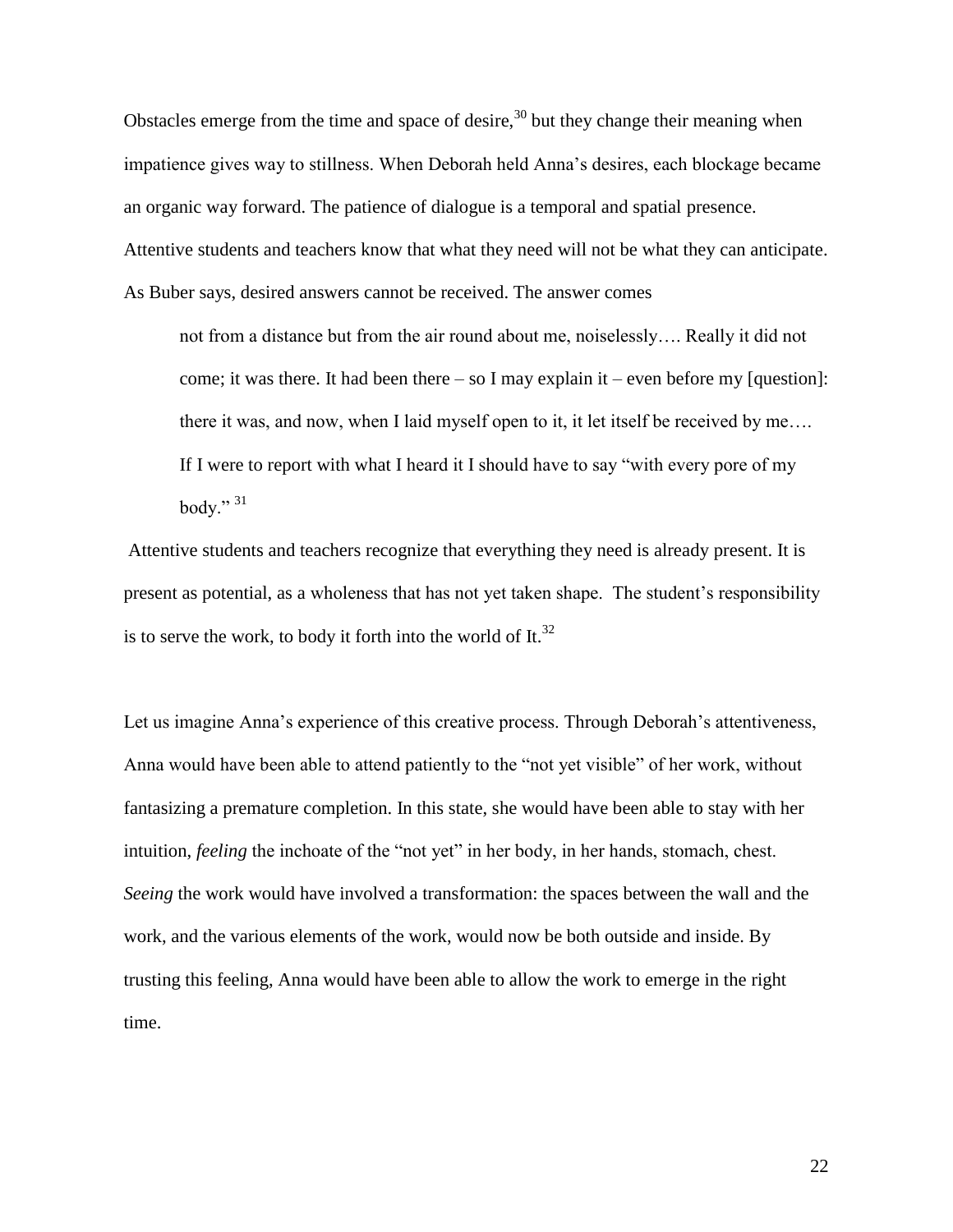The stillness of such creative experiences brings with it a sense of awe: something has become significant, an originary difference is emerging. The work is original, not simply new, as it emerges from the time of eternity which is here and now and also before all *things*. 33 This is the time and space that T.S Eliot referred to as "the still point of the turning world", and Eliade spoke of as sacred time and space<sup>34</sup>. We live in this non-homogenous time and space, Eliade says, whenever we have the "primordial" experience of "reality", a sense that there is meaning. This is the time and space of everyday dialogic encounters.

In identity-based terminology, Deborah *facilitated* Anna"s learning and her creative process. From this perspective, facilitation is seen as a non-confronting laissez-faire process of helping students express themselves. We can see from Deborah"s feedback, however, that a more complex and edgy process is involved in dialogue. Since students" self-centred desires block their work, teachers facilitate by allowing their own patience and openness to help students get *outside themselves*. Dialogic facilitation relies on difference rather than confirmation of pre-existing identities.

Imagine being Deborah. Anna"s anxious expectations could have imposed a demand that Deborah accept the work as completed. To challenge this expectation was to risk facing Anna"s disappointment and resentment. It would have been easy to try to please Anna, but Deborah would have regarded such a response as insulting to their relationship and to the greater love of learning. Her priority as a teacher was to serve Anna"s potential rather than falsely protect her self-esteem. She had to not-confirm Anna"s comfortable assumptions in order to keep her real and to keep the working process open. So, because her attention brought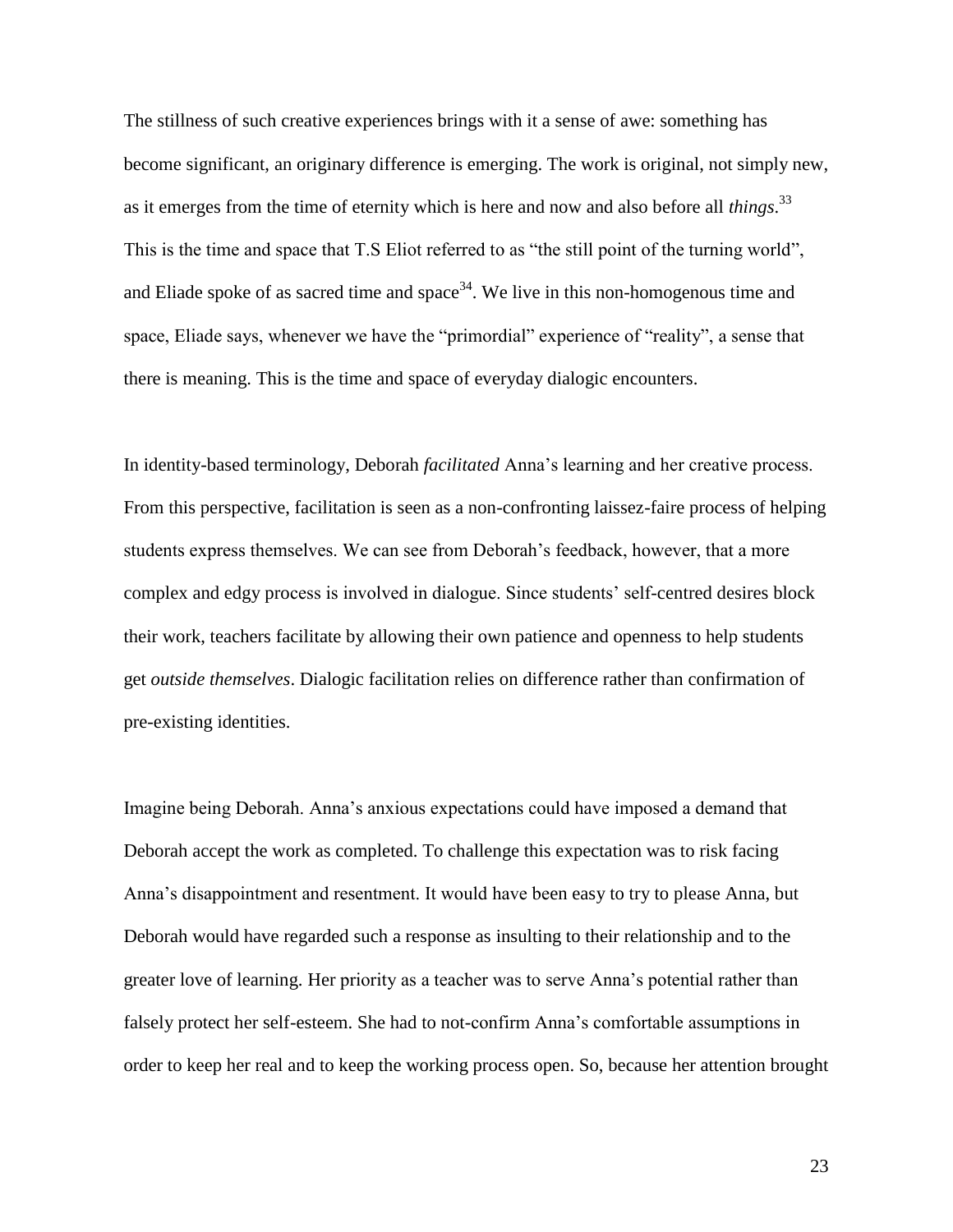Anna into the present, allowing an attentive dialogic consciousness to emerge, Deborah *both* made a decisive difference to Anna"s work *and* allowed Anna herself to develop her work.

## **Learning for life**

An understanding of the logic of dialogue challenges the common view that education is a preparation, that adulthood and real life begin when education has overcome ignorance and dependence. From a dialogic view, maturity is neither knowingness nor independence, but an ability to live well in time and space, so that life is graced by a capacity for wholeness and wonder. In particular this involves the ability to have a reflexive dialogic relation with yourself, a state that Winnicott called the capacity to be alone.<sup>35</sup> Students develop this "holding capacity" because they have experienced their teacher's love and patience.<sup>36</sup> It is this state of reflexive awareness that allows students to recognize and hold the personal issues that would otherwise diminish the moment of dialogue. Anna Eggert described this in terms of the continued presence of her teacher:

Deborah made me aware of what I was doing in my sculpture in a more formal sense. It"s really been beneficial because I find now that I actually ask myself those questions that she would have asked. I feel like she"s standing above my shoulder, helping me develop my work in a way that I want to develop it.

When Anna is working by herself, she is not in an isolated condition but, rather, is both teacher and student, having developed the mature capacity for reflexive dialogue. Just as ordinary dialogue allows students and teachers to find inspiration through each other, the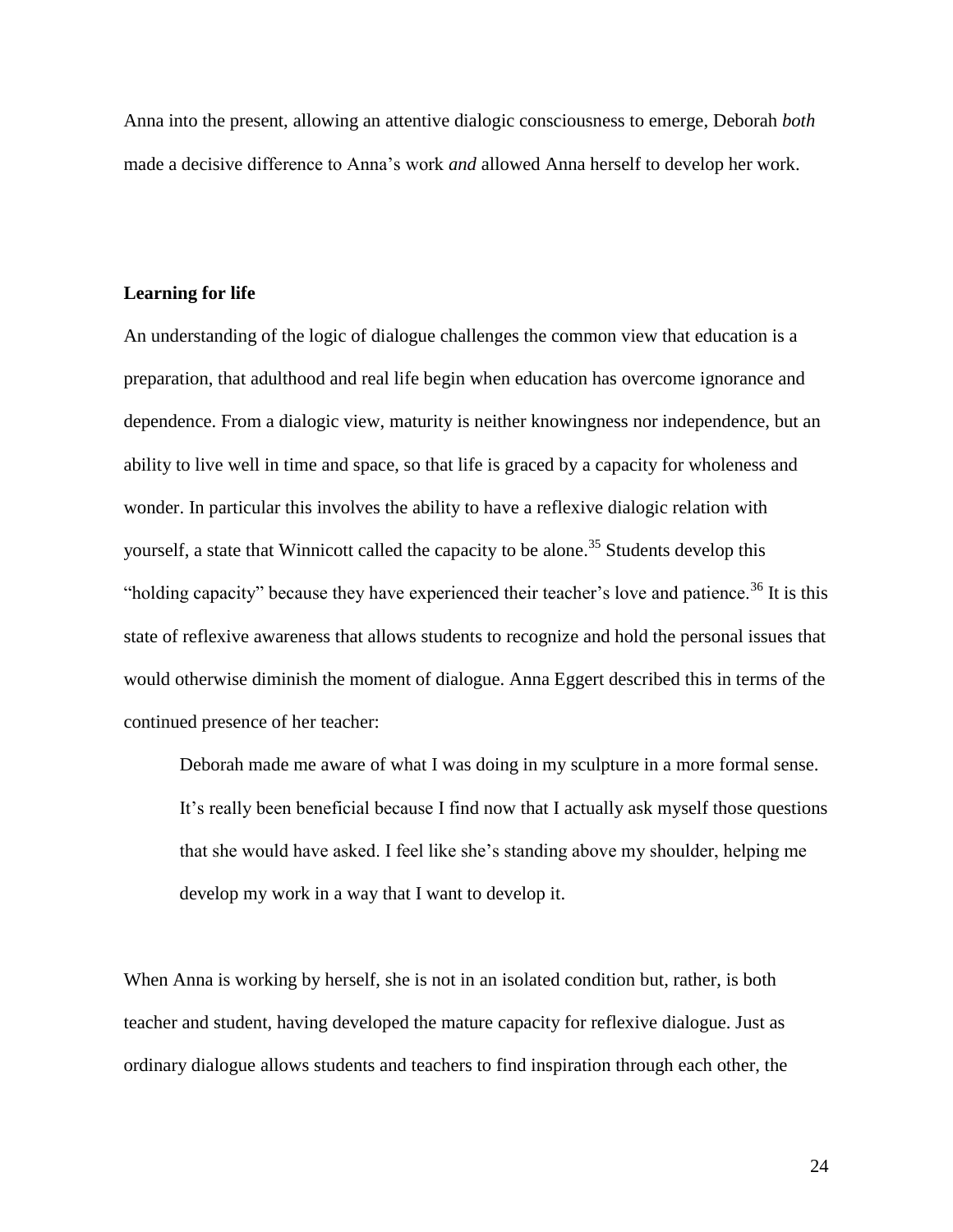solitary worker finds inspiration through awareness of their own otherness, receiving and responding to their own feedback in a way that keeps them open to the world.

People who use the phrase "learning for life" may not notice all its meanings: learning as guidance on how to live well; learning as a life-long process; learning as an enlivening experience; and learning as responsibility, as the student"s particular contribution to life. In any one of these meanings, all are implied: learning is a mode of being, a way of life, and, as a meeting with difference, learning is awareness of being alive. Dialogic education teaches students how to live well, with others and with themselves. No education can stop, or negate, the fearful processes of the desirous subject, and the desire to do so is futile if it produces new desires. Dialogic awareness, however, allows these processes to lead back to the holiness of the whole.

In their book, *Discussion as a Way of Teaching,* Brookfield and Preskill catalogue the practical value of discussion.<sup>37</sup> Like Burbules they see dialogue as means to valuable educational ends. While sympathetic to these claims, they misstate the place of dialogue. While dialogue brings about consequences that teachers and students welcome, it is less able to do so if applied instrumentally. Dialogue is educational precisely because it does not know its end in advance. <sup>38</sup>

Brookfield and Preskill chide themselves for the "semireverent" tone<sup>39</sup> they use when discussing dialogue, but perhaps this tone should be given more respect. If it is not put on as display, reverence is the respect for difference at the heart of dialogue. Dialogue is important because it reveals the cognitive power of openness and the life of learning. This sense of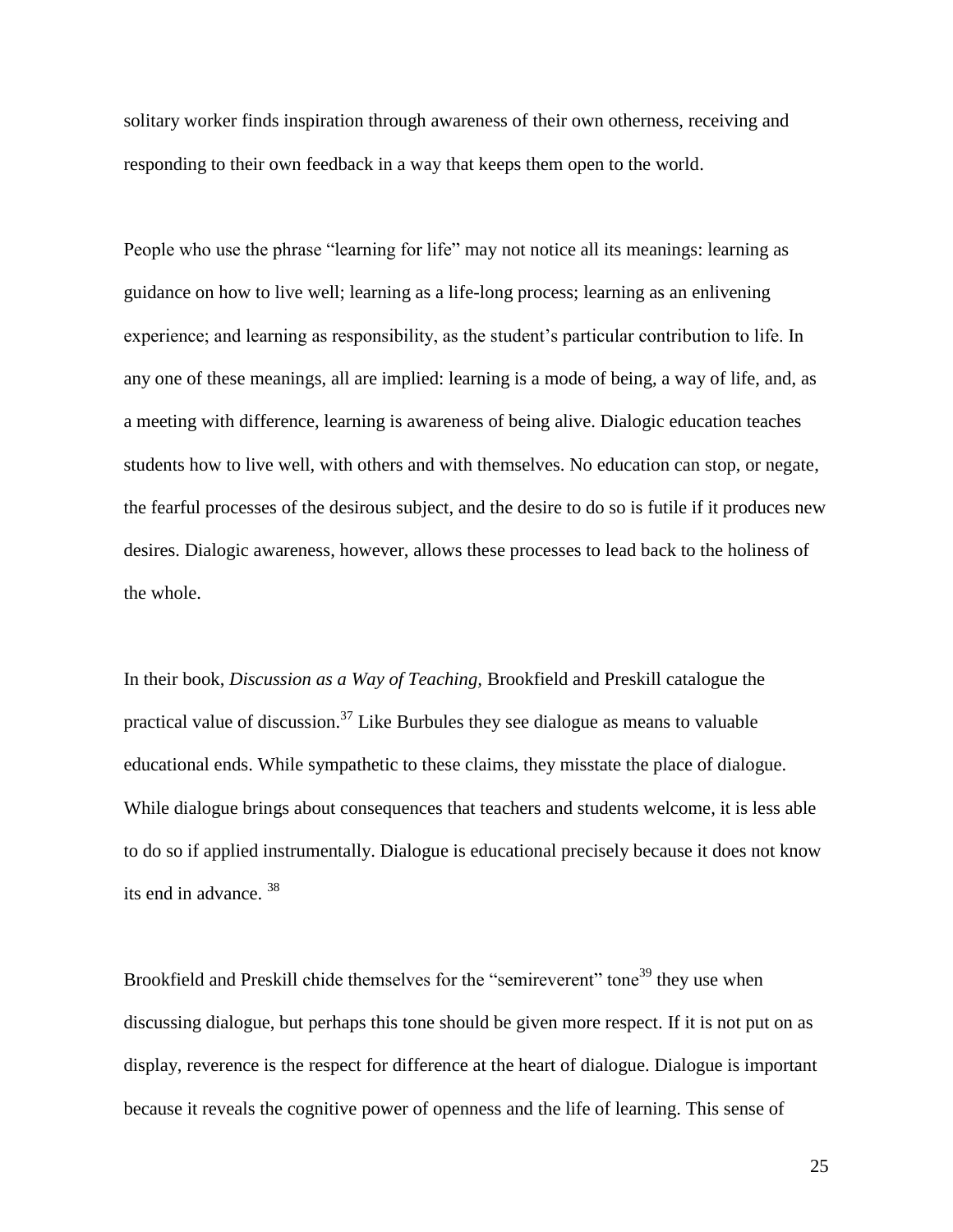significance gives meaning to the comings and goings of everyday life. Unless people have experienced dialogue, they have not learned to respect learning and truth. Dialogue is not just the way *to* some desirable educational outcome, although it may be that. It is just the way. We do not know where it leads. That is what we are learning.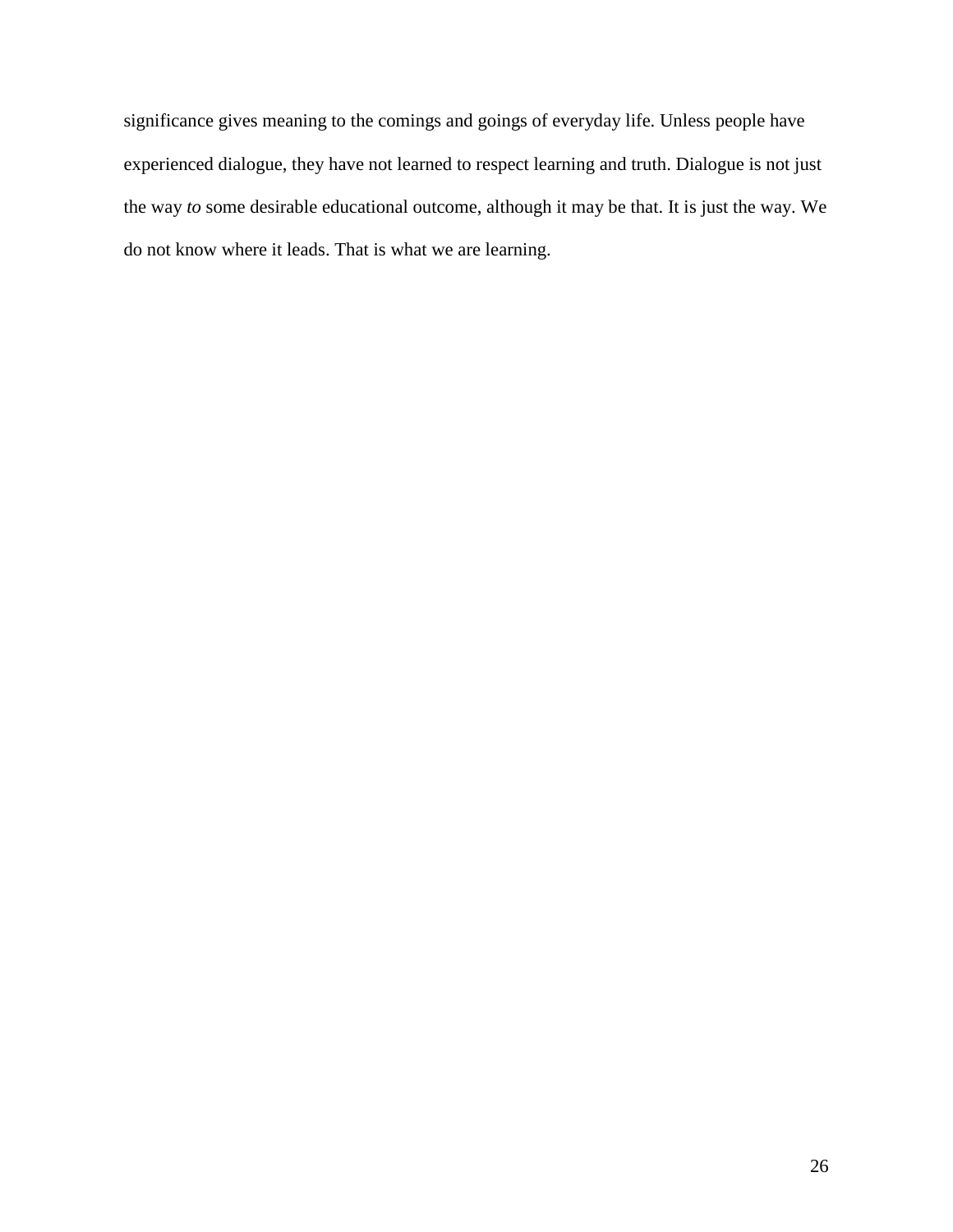WE WISH TO THANK the students and teachers whom we interviewed for this research. They all enhanced our understanding of the learning and teaching process, but they are not responsible for our interpretations of what they said.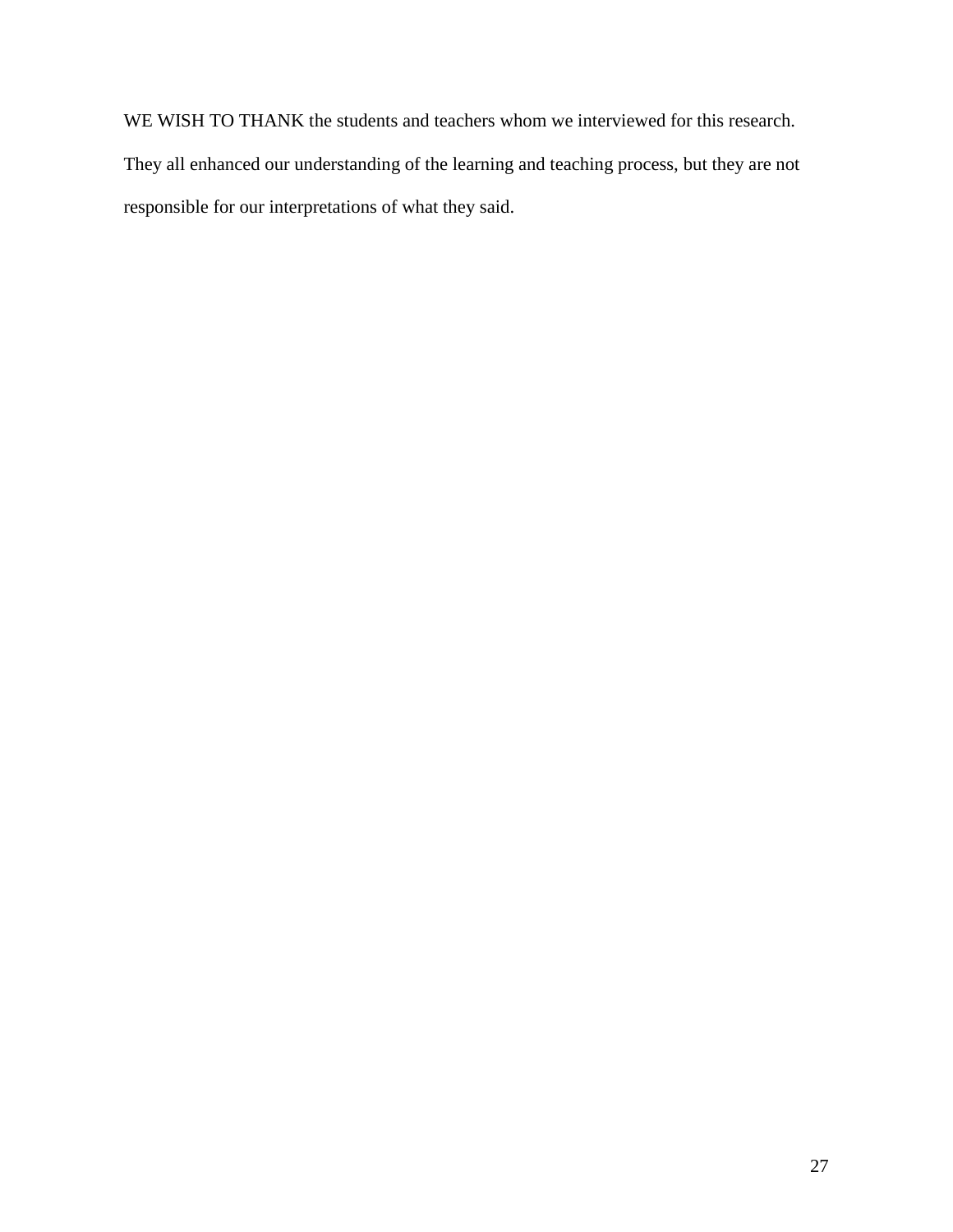Dialogue", in *Handbook of Research on Teaching, 4th Edition*, ed. Virginia Richardson

(Washington DC: American Educational Research Association, 2001), 1102ff.

<sup>3</sup> Kris Gutierrez, Betsy Rymes and Joanne Larson, "Script, Counterscript, and Underlife in the Classroom", *Harvard Educational Review*, 1995, 65(3), 445-71.

4 See G.W.F. Hegel, *Phenomenology of Spirit* (Oxford: Oxford University Press, 1977),

104ff. Other classic accounts of this defensive logic are found in Jean-Paul Sartre, *Being and Nothingness* (New York: Washington Square, 1966), 340ff; Georg Simmel *The Sociology of Georg Simmel,* ed. K Wolff, (New York: Free Press, 1950), 409ff.

<sup>5</sup> Martin Buber, *I and Thou*, (New York: Scribner"s, 1958). See also Alexander Sidorkin *An Ontological Understanding of Dialogue in Education*, PhD thesis, University of Washington, 1996.

6 "Theory and Research on Teaching as Dialogue", 1106. In *Dialogue in Teaching*, 15, Burbules offers a broader etymology, putting the stress on the spanning or connecting of two. <sup>7</sup> David Bohm, *Unfolding Meaning* (London: Routledge, 1985); *On Dialogue* (London: Routledge, 1996); *On Creativity* (London, Routledge, 1996); *Thought as a System* (London: Routledge, 1994).

<sup>8</sup> *Unfolding Meaning*, 175

<sup>9</sup> Maurice Merleau-Ponty, *Phenomenology, Language and Sociology* (London: Heinemann, 1974).

<sup>10</sup> Michel Serres, *Angels: A Modern Myth* (Paris: Flamarion, 1995), 162

 1 See Nicholas Burbules, *Dialogue in Teaching* (New York: Teachers College Press, 1993).

 $2$  Nicholas C. Burbules and Bertram C. Bruce, "Theory and Research on Teaching as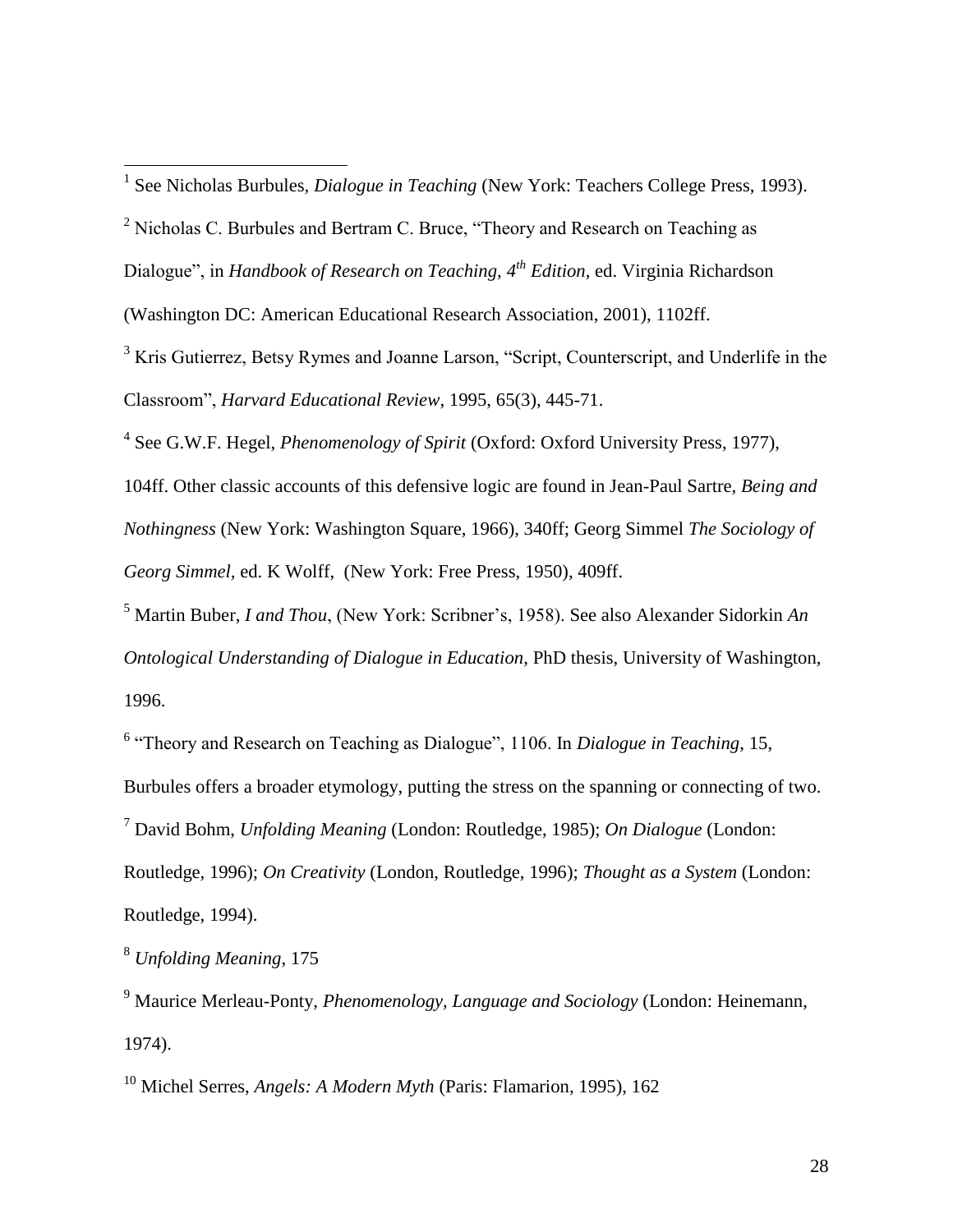11 See, for example, Maurice Merleau-Ponty, *The Phenomenology of Perception* (London:

Routledge, 1962); Gaston Bachelard, *The Poetics of Space* (Boston: Beacon, 1969).

<sup>12</sup> In our book, *Teachers Who Change Lives* (Melbourne: Melbourne University Press, 2006), we offer many more accounts given by our interviewees. The accounts given in this article are common.

<sup>13</sup> Martin Buber, *I and Thou* (New York: Scribner's); "Dialogue" in *Between Man and Man* (London: Routledge, 2002), 1-21. See also Emmanuel Levinas, *Ethics and Infinity*  (Pittsburgh: Duquesne University Press, 1985), 85ff.

<sup>14</sup> Buber, "Dialogue", 34.

<sup>15</sup> *I and Thou*, 58. While we share Sidorkin's appreciation of the significance of Buber to an understanding of dialogue, we do not accept his reading of I-Thou as a subject-subject relation. On the question of subjectivity, Sidorkin is quite close to Burbules. See *An Ontological Understanding of Dialogue in Education*, 5, 15, 16.

<sup>16</sup> *I and Thou*, 4, 11.

<sup>17</sup> Martin Buber, *The Way of Response,* (New York: Schocken Books, 1966), 19.

 $18$  By essence, we mean not identity but being-ness. The blanket usage of identity logic is apparent in the frequent equation of essence and identity.

<sup>19</sup> Buber, "Dialogue", 35.

<sup>20</sup> See Emile Durkheim, *The Elementary Forms of the Religious Life* (London: Allen & Unwin, 1976), 416-417.

 $^{21}$  This sacred quality is not to be confused with either organised religion or, as Buber puts it, "exception, extraction, exaltation, ecstasy". Buber goes on to say "I possess nothing but the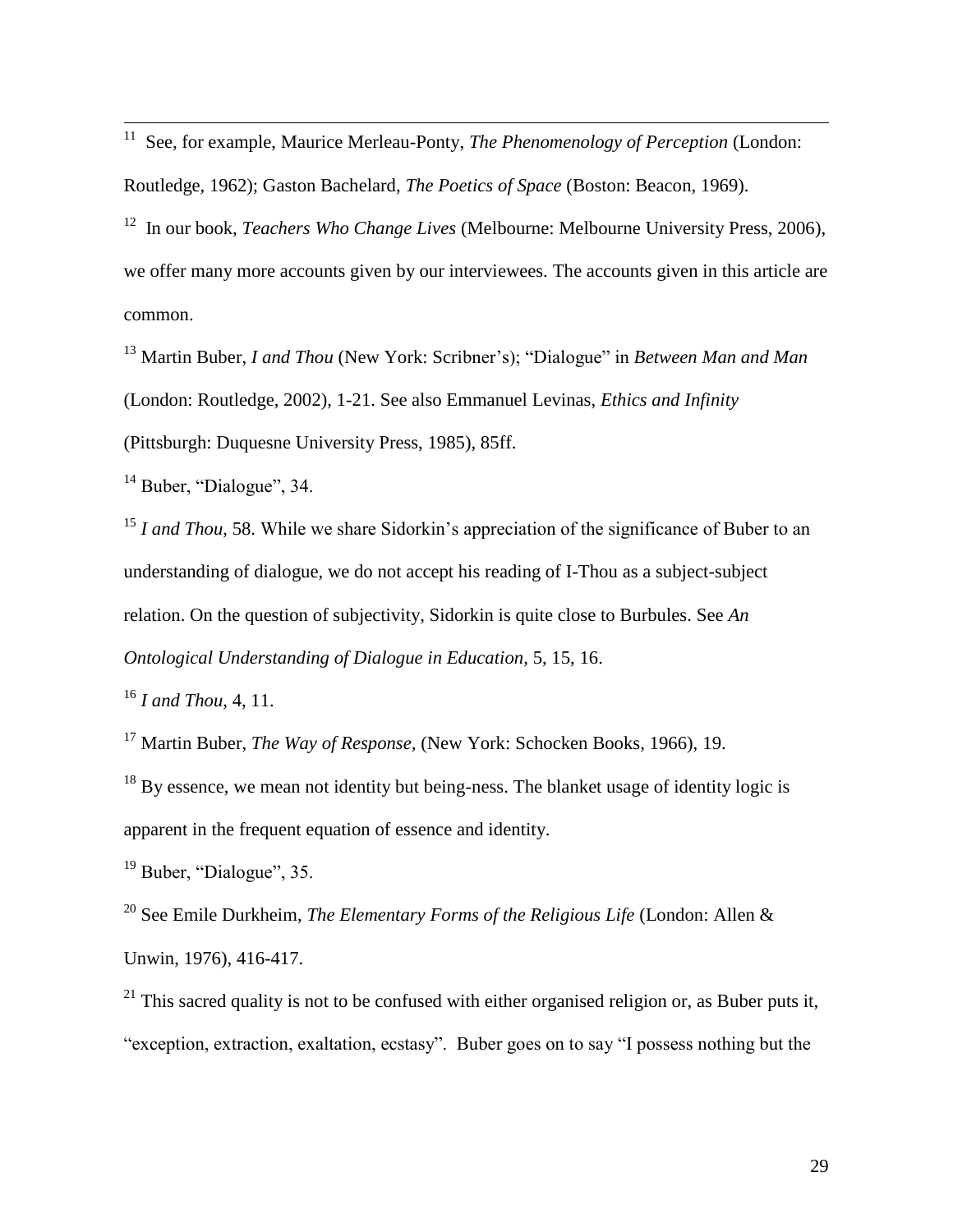everyday out of which I am never taken…. If that is religion then it is just everything, simply everything that is lived in its possibility of dialogue." *The Way of Response*, 18.

<sup>22</sup> See Simone Weil, *Gravity and Grace* (London: Routledge, 2002). See also Daniel Liston,

"Love and Despair in Teaching", *Educational Theory*, Winter 2000 50 (1), 95-99.

<sup>23</sup> Liston, "Love and Despair in Teaching", 97.

<sup>24</sup> Buber*, I and Thou.*

<u>.</u>

<sup>25</sup> Nel Noddings, *Caring: A Feminine Approach to Ethics & Moral Education* (Berkeley and Los Angeles: California University Press), 177.

<sup>26</sup> *An Ontological Understanding of Dialogue in Education*, 53.

<sup>27</sup> D.W. Winnicott, *Playing and Reality* (London: Routledge, 1991), 105. See also Buber *I* 

*and Thou*, 12; Andrew Metcalfe and Ann Game, *The Mystery of Everyday Life* (Sydney:

Federation Press, 2002); Mark Epstein, *Thoughts Without a Thinker* (New York: Basic Books, 1995).

<sup>28</sup> Gregory Bateson, *Steps to an Ecology of Mind* (Frogmore: Paladin, 1972), 315.

 $29$  Liston, 99.

<sup>30</sup> Adam Phillips, "Looking at Obstacles," in *On Kissing, Tickling and Being Bored*  (Cambridge, Massachusetts: Harvard University Press, 1993), 79ff.

<sup>31</sup> Buber, *Between Man and Man*, 3.

<sup>32</sup> Buber, *I and Thou,* 10; Bachelard, *The Poetics of Space*, xii-xxxv.

<sup>33</sup> Serres, *Angels*, 109, 130ff; Mircea Eliade, *The Myth of Eternal Return* (Princeton: Princeton University Press, 1971); John Berger, *And Our Faces, My Heart, Brief as Photos* (New York: Vintage, 1991) 33ff.